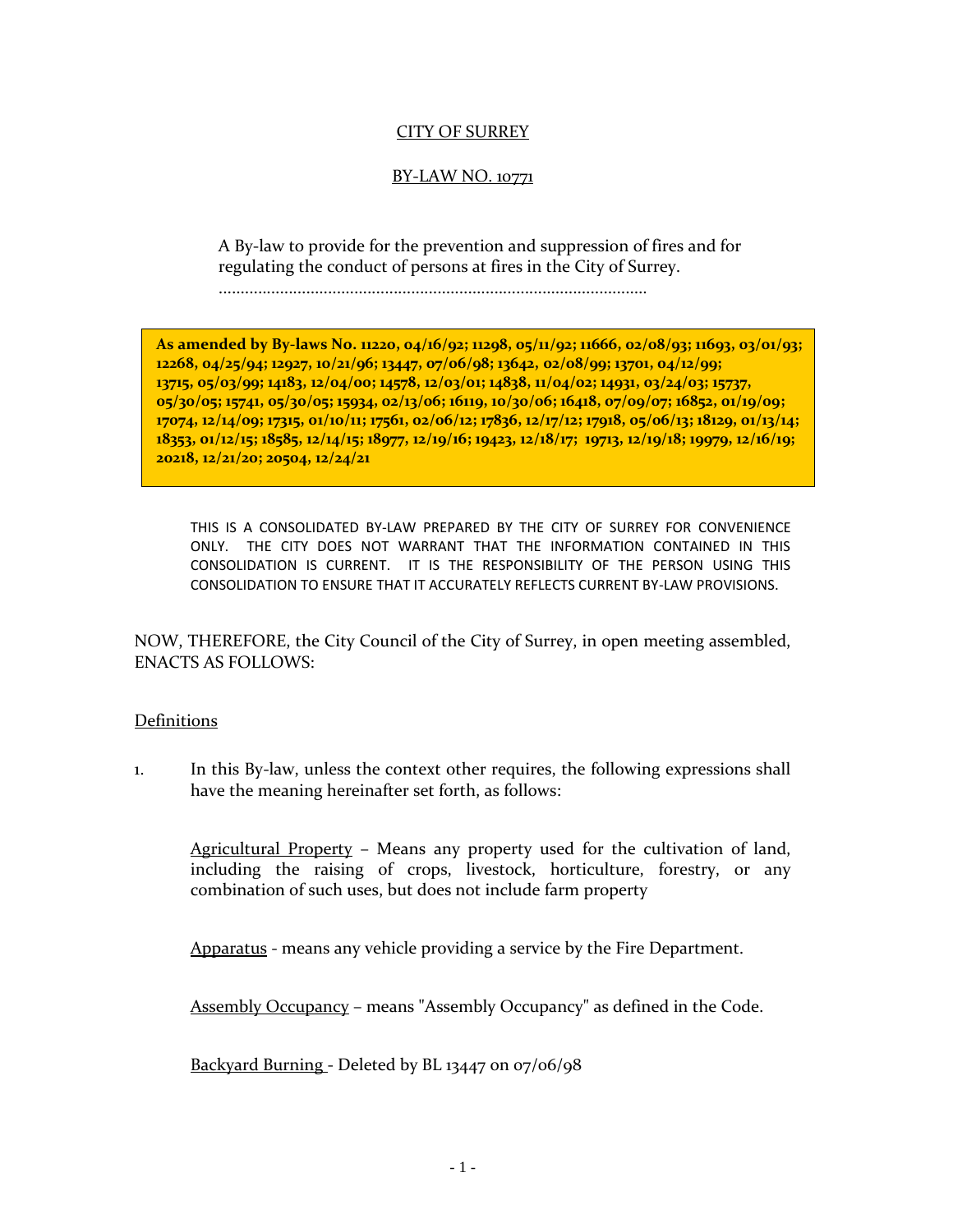Building Code - means the British Columbia Building Code Regulation 295/98 as may be amended or replaced from time to time.

Code - means the British Columbia Fire Code Regulation  $15/87$  as may be amended or replaced from time to time.

City - means the City of Surrey.

Council - means the Council of the City of Surrey.

Equipment - means any tools, contrivances, devices or materials used by the Fire Department to combat an incident or other emergency.

Farm Property - Means any lot being used for an agricultural use which is classified as a farm under the Assessment Act, R.S.B.C. 1996, c.20, and is managed as a single farm.

Fire Chief - means the member appointed by Council as head of the Fire Department and shall be deemed to be a City Public Officer as defined in the "Municipal Act."

Fire Department - means the regularly constituted Fire Department of the City of Surrey.

Fire Protection - means all aspects of fire safety including but not limited to fire prevention, fire fighting or suppression, pre-fire planning, fire investigation, public education and information, training or other staff development and advising.

Fire Protection Equipment - includes but is not limited to, fire alarm systems, automatic sprinkler systems, special extinguishing systems, portable extinguishers, water supplies for fire protection, standpipe and hose systems, fixed pipe fire protection systems in commercial kitchen exhaust systems, commercial kitchen exhaust systems, smoke control measures and emergency power installations.

Flame Thrower - Deleted by BL 13447 on 07/06/98

Incident - means a fire, a rescue, a situation where a fire or explosion is imminent, or a situation where dangerous or hazardous goods present a hazard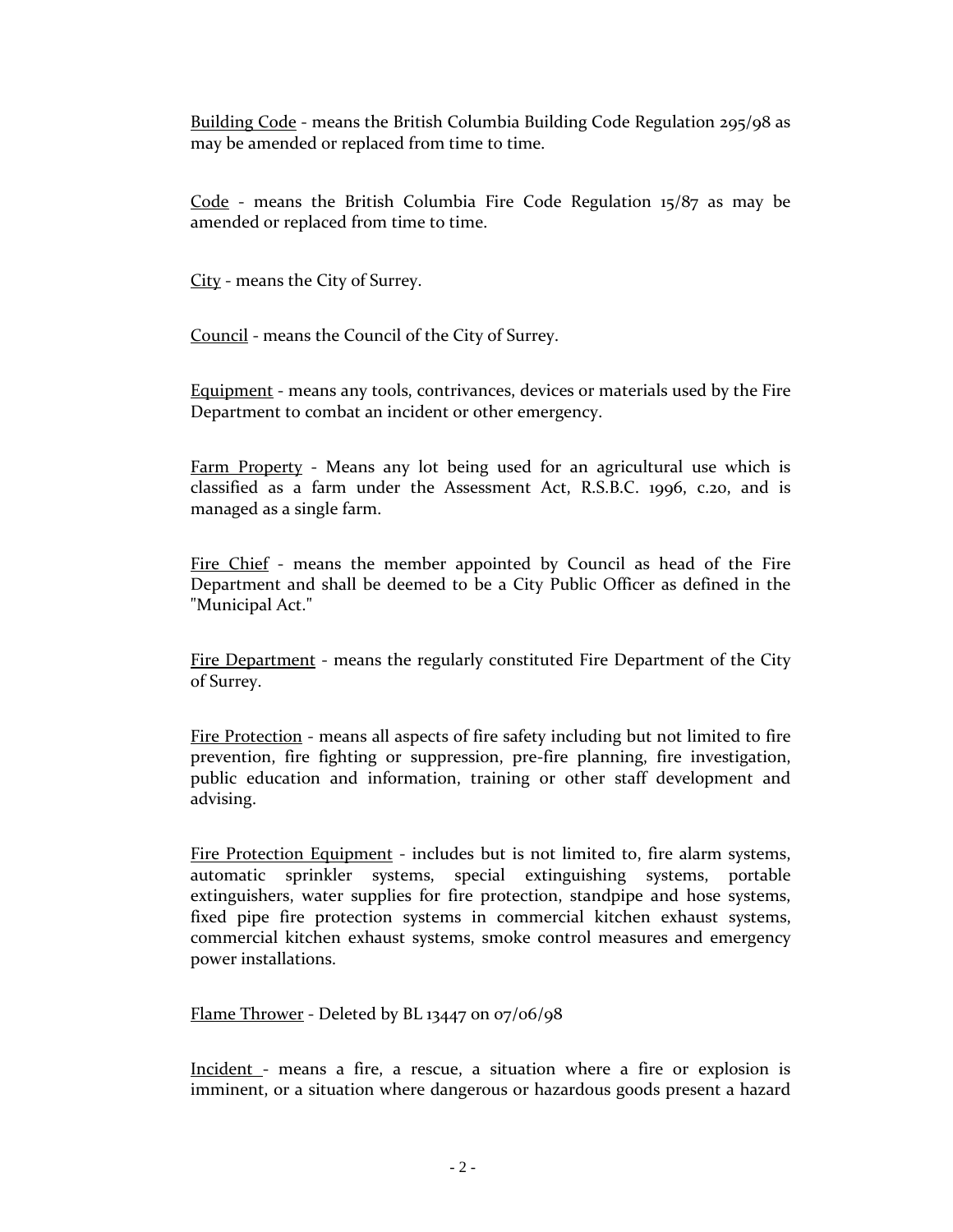to persons, property or the environment.

Indigenous - vegetation that was grown on the property.

Land Clearing - Deleted by BL 13447 on 07/06/98

City Manager - means the City Manager of the City of Surrey.

Member - means any person or officer of the Fire Department and shall be deemed to be a City Public Officer as defined in the "Municipal Act".

Occupant Load – means the occupant load permitted for a building, or part thereof, by the Code.

Occupier - has the meaning as defined in the "Fire Services Act".

Owner - has the meaning as defined in the "Fire Services Act".

Start - means to begin, ignite, kindle, light, set out or any other way cause a fire.

Weekend - Deleted by BL 13447 on 07/06/98

### Fire Chief and Fire Personnel

- 2. The Fire Chief shall be appointed by a resolution of Council.
- 3. Other officers and members, as the Fire Chief deems necessary, may be appointed by Council.
- 4. The Fire Chief may appoint other officers of the Fire Department to act as Fire Chief on his behalf.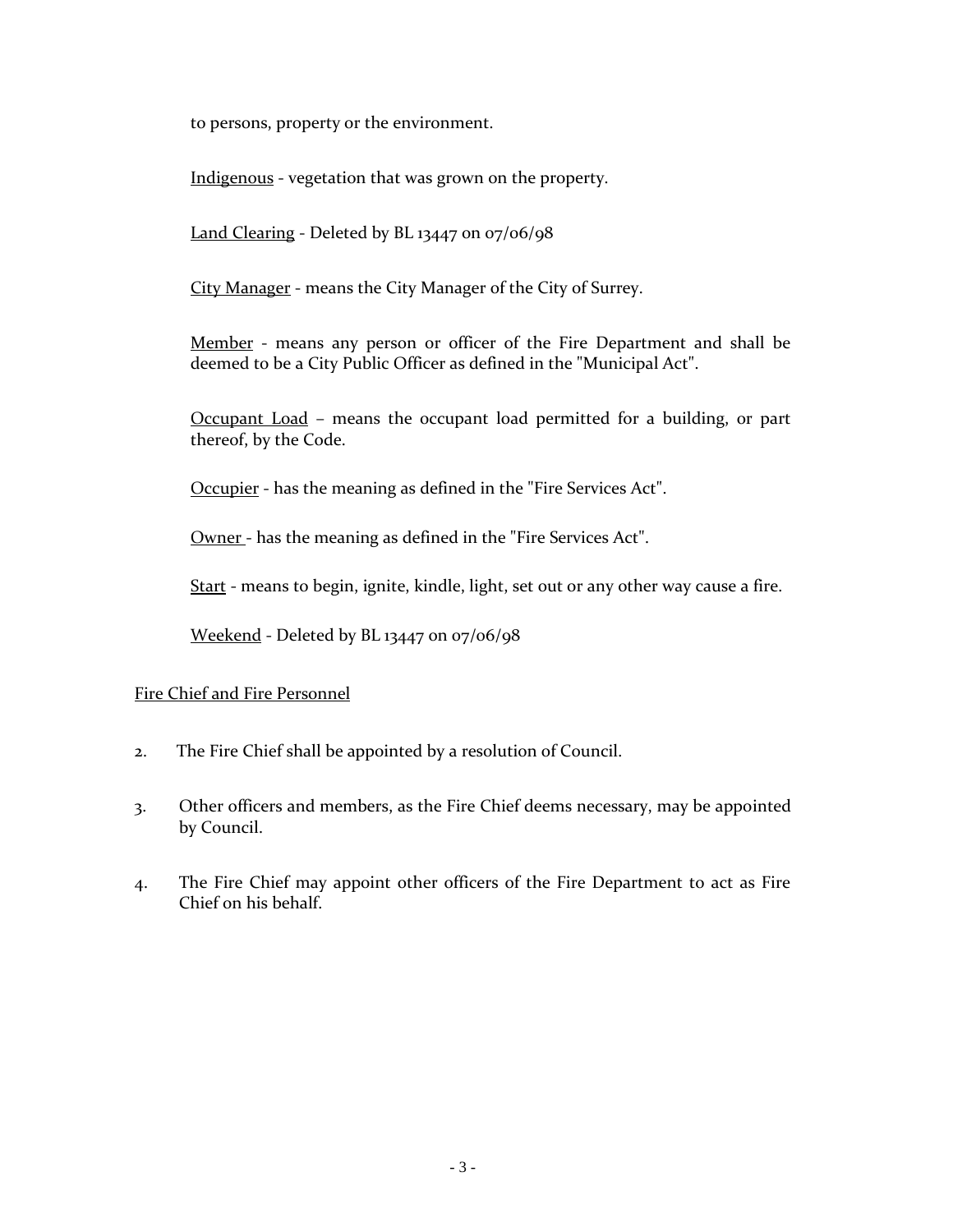#### Department Operations

- 5. The limits of the jurisdiction of the Fire Chief, and the officers and members of the Fire Department will extend to the area and boundaries of the City of Surrey, and no part of the fire apparatus shall be used beyond the limits of the City without:
	- (a) the express authorization of a written contract or agreement providing for the supply of fire fighting services outside the City boundaries, or
	- (b) the approval of City Manager, Mayor, or Council.
- 6. The Fire Chief has complete responsibility and authority over the Fire Department subject to the direction and control of the Council and City Manager to which he shall be responsible, and in particular he shall be required to carry out all fire protection activities and such other activities as Council directs including but not limited to:
	- (a) rescue & other medical emergencies,
	- (b) other incidents,
	- (c) pre-fire planning,
	- (d) disaster planning,
	- (e) preventive activities,
	- (f) dangerous goods,
	- (g) education
- 7. The Fire Chief shall establish rules, regulations, policies and committees necessary for the proper organization and administration of the Fire Department including but not limited to:
	- (a) use, care and protection of Fire Department property,
	- (b) the conduct and discipline of officers and members of the Fire Department, and
	- (c) efficient operations of the Fire Department.
- 8. The Fire Chief, or in his absence, the senior ranking member present, shall have control, direction and management of all Fire Department apparatus, equipment or manpower assigned to an incident and, where a member is in charge, he shall continue to act until relieved by a senior officer.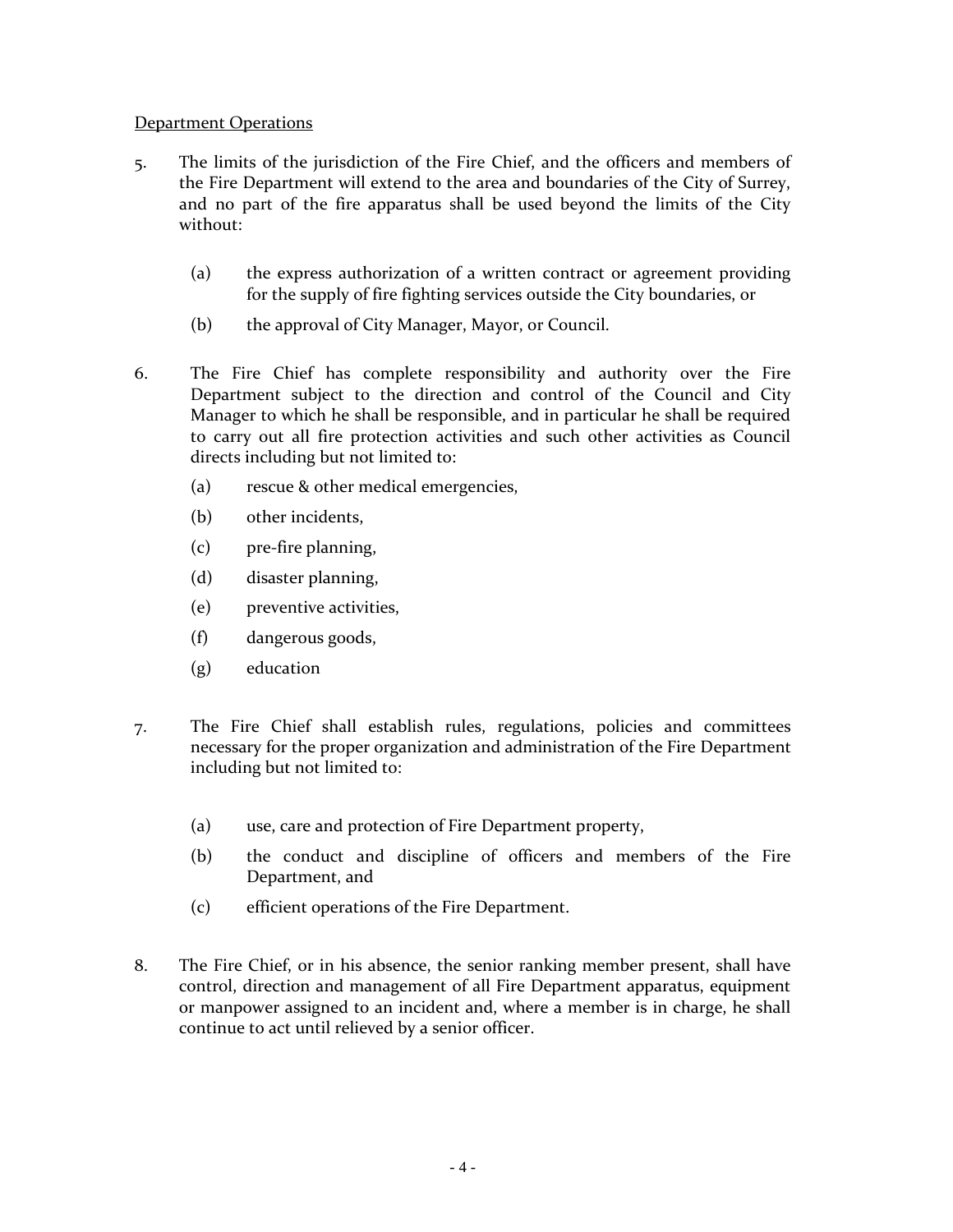- 9. The Fire Chief shall take responsibility for all fire protection matters including the enforcement of the Fire Services Act and regulations thereunder and shall assume the responsibilities of the Local Assistant to the Fire Commissioner.
- 10. Officers and members of the Fire Department shall carry out the duties and responsibilities assigned to the Fire Department by the Council, and the Fire Chief shall report to the Council on the operations of the Fire Department or on any other matter in the manner designated by Council.

### Inspection of Premises

- 11. The Fire Chief, or any member of the Fire Department authorized by the Fire Chief, may at any reasonable time enter any premises for the purpose of fire prevention inspections or to ascertain whether:
	- (a) the requirements of this by-law are being complied with;
	- (b) the premises are in such a state of disrepair that a fire starting in them might spread rapidly to endanger life or other property;
	- (c) the premises are so used or occupied that fire would endanger life or property;
	- (d) combustible, flammable or explosive conditions exist on the premises so as to endanger life or property; or
	- (e) in the opinion of the Fire Chief or member a fire hazard exists on or about the premises.
	- 11.1. No person shall refuse to permit any member of the Fire Department to enter into premises where the member has reasonable grounds that a fire or a fire hazard exists.

## Fire and Other Incidents

12. The Fire Chief, or any other member in charge, at a fire is empowered to cause a building, structure or thing to be pulled down, demolished or otherwise removed if he deems it necessary to prevent the spread of fire to other buildings, structures or things.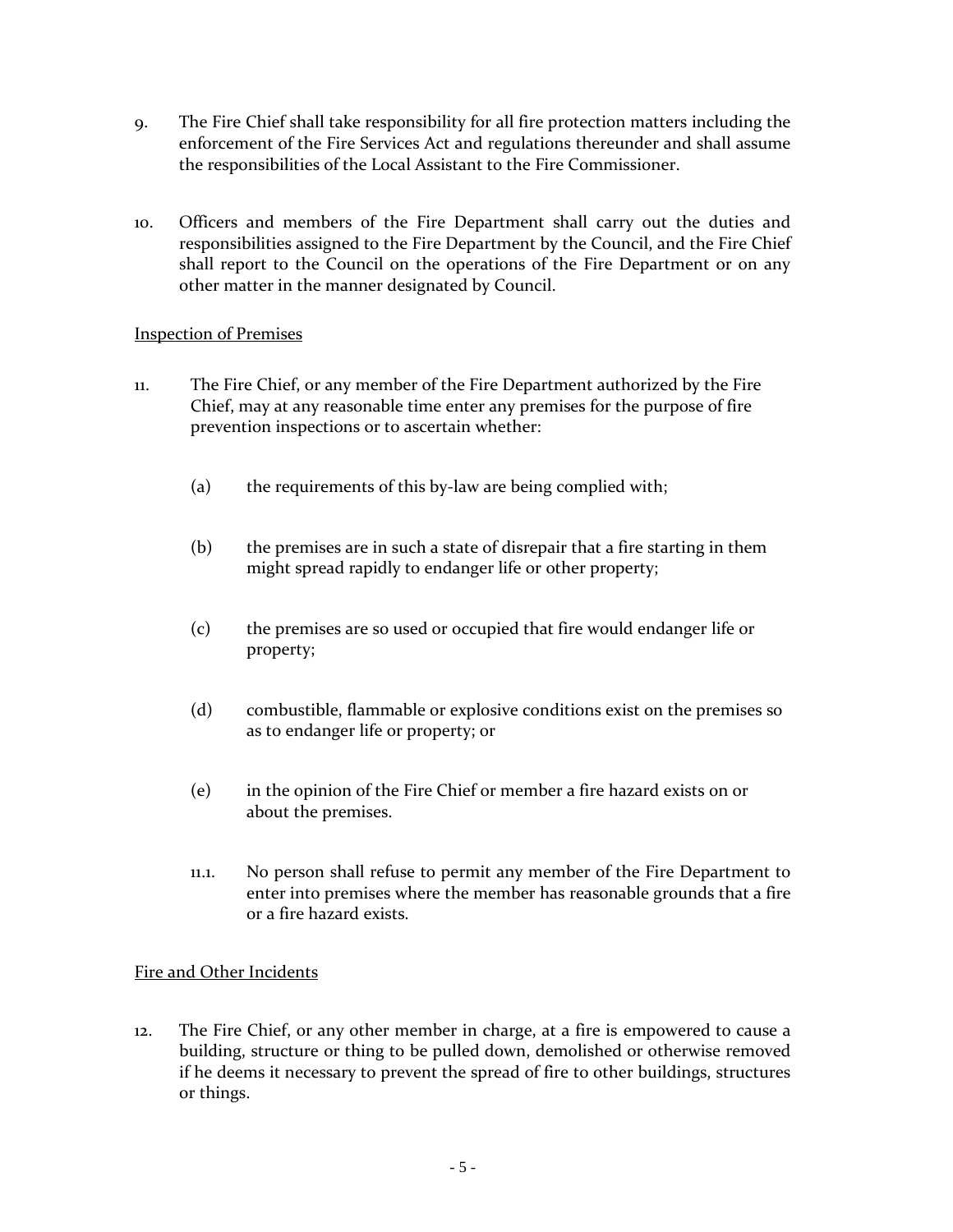- 13. The Fire Chief, or any other member in charge, at an incident is empowered to enter premises or property where the incident occurred and to cause any member, apparatus or equipment of the Fire Department to enter, as he deems necessary, in order to combat, control or deal with the incident.
- 14. The Fire Chief, or any other member in charge, at an incident is empowered to enter, pass through or over buildings or property adjacent to an incident and to cause members of the Fire Department and the apparatus and equipment of the Fire Department to enter or pass through or over buildings or property, where he deems it necessary to gain access to the incident or to protect any person or property.
- 15. The Fire Chief, or the member in charge, at an incident may at his discretion establish boundaries or limits and keep persons from entering the area within the prescribed boundaries or limits unless authorized to enter by him.
- 16. No person shall enter the boundaries or limits of an area prescribed in accordance with section 15 unless he has been authorized to enter by the Fire Chief or the member in charge.
- 17. The Fire Chief, or the member in charge, at an incident may request peace officers to enforce restrictions on persons entering within the boundaries or limits outlined in section 15.
- 18. The Fire Chief may obtain assistance from other officials of the City as he deems necessary in order to discharge his duties and responsibilities under this by-law.
- 19. No person at an incident shall impede, obstruct or hinder a member of the Fire Department or other person assisting or acting under the direction of the Fire Chief or the member in charge.
- 20. No person shall damage or destroy Fire Department apparatus or equipment.
- 21. No person at an incident shall drive a vehicle over any equipment without permission of the Fire Chief or the member in charge.
- 22. No person shall falsely represent themselves as a Fire Department member.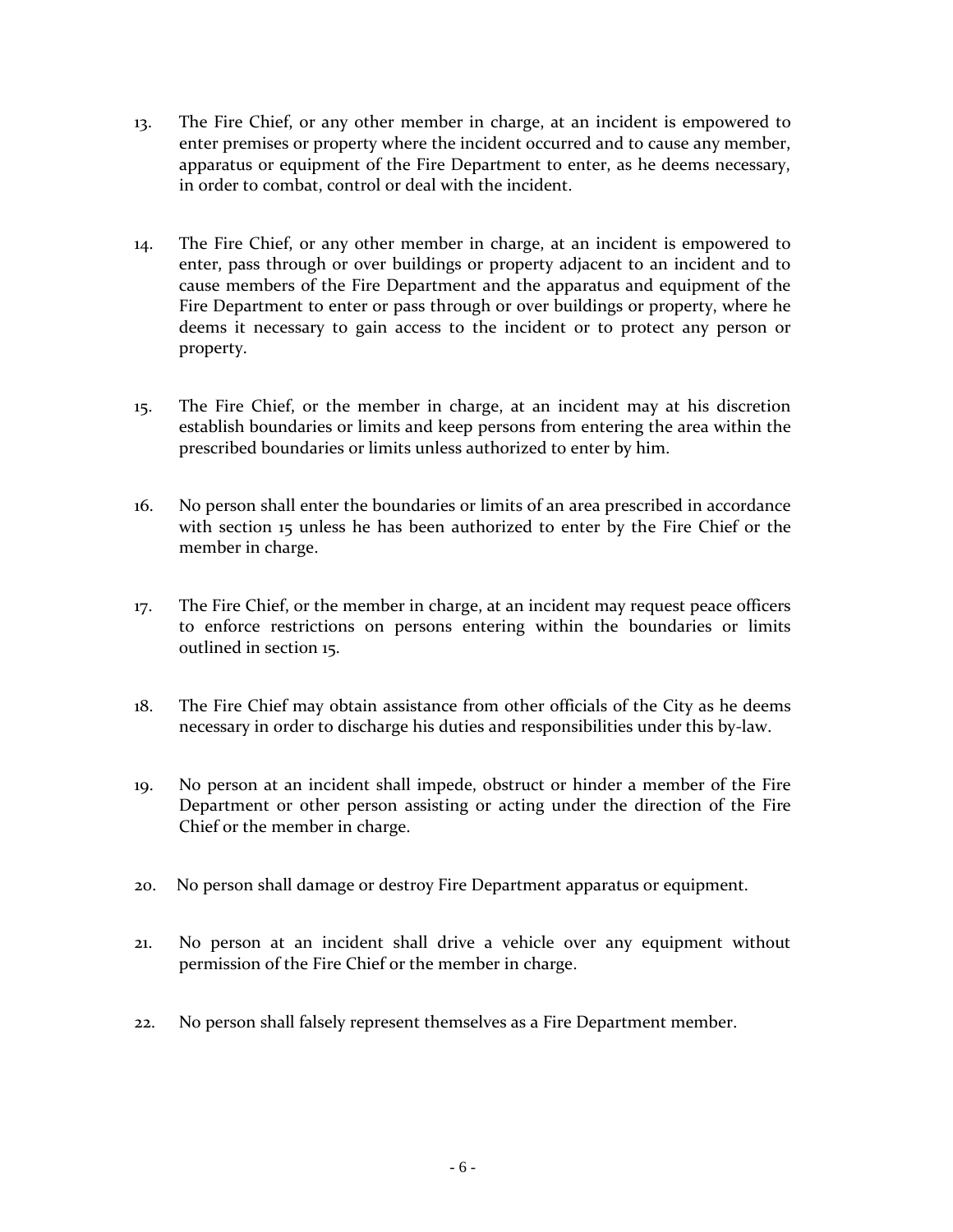- 23. No person shall obstruct or otherwise interfere with access roads or streets or other approaches to any fire incident, fire hydrant, cistern or body of water designated for fire fighting purposes.
- 24. The Fire Chief or the member in charge of an incident may request persons who are not members to assist in removing furniture, goods and merchandise from any building on fire or in danger thereof and in guarding and securing same and in demolishing a building or structure at or near the fire or other incident.
- 25. The Fire Chief or the member in charge of an incident is empowered to commandeer privately owned equipment which he considers necessary to deal with an incident. Remuneration rates shall be at the rates set out by the Council.
- 26. Costs Payable by Owners
	- (a) Where the Fire Chief or the member in charge secures a vacant building against unauthorized entry pursuant to Section 2.4.6.1 of the Code, the property owners shall be liable to the City for all costs and expenses incurred in securing the building.
	- (b) Where the Fire Chief or the member in charge demolishes or removes a building, in whole or in part, at an incident in order to complete extinguishment of a fire or remove a serious threat to public safety, the property owners shall be liable to the City for all equipment costs and expenses incurred in demolishing or removing all or part of the building.
	- (c) Where the Fire Chief or a member attends an incident arising out of illegal burning on the property contrary to this By-law or illegal activity at the property, the property owners shall be liable to the City for all costs and expenses incurred in attending and combating the incident.
	- (d) Where an owner or occupier does not comply with an order under Section 29(a) or 29(c) and the City carries out or causes to be carried out the requirements of the order, the property owners shall be liable to the City for all costs and expenses incurred in carrying out the requirements of the order.
	- (e) Where the Fire Chief or a member attends an incident caused or contributed to by a condition that was the subject of an order under Section 28 or 29 and the owner or occupier had not carried out every requirement of the order at the time of the incident, the property owners shall be liable to the City for all costs and expenses incurred in attending and combating the incident.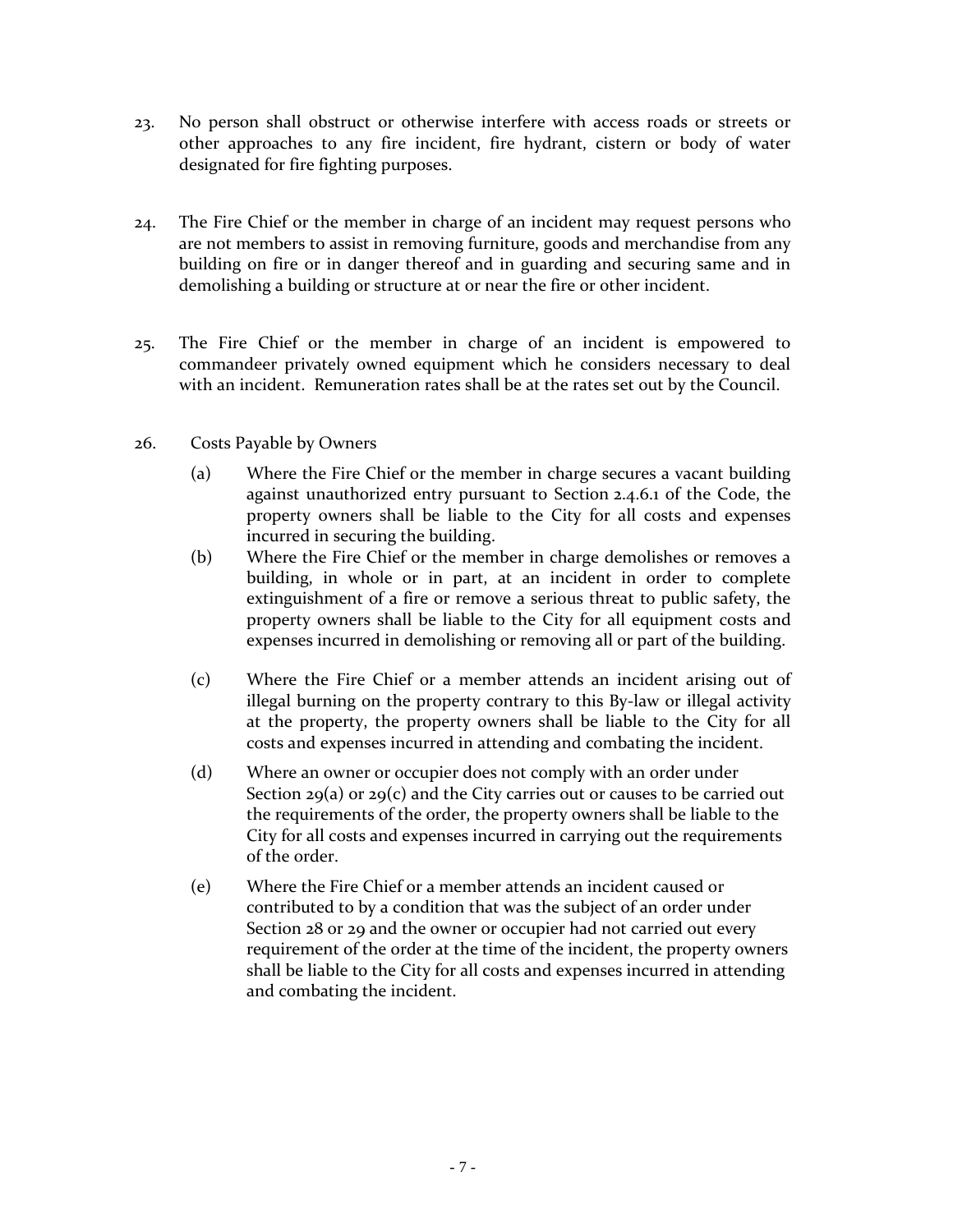(f) Where the Fire Chief or a member attends a property in response to a false alarm and an order has been previously made under Section 29(a.1) of this By-law in respect of that property, the property owners shall be liable to the City for all costs and expenses incurred by the City in attending the property. For the purposes of this By-law, "false alarm" shall have the same meaning as that term is defined in Surrey Security and Fire Alarm By-law, 1997, No. 13168, as amended.

### Recovery of Costs and Expenses as Taxes

27. If the costs and expenses imposed under Section 26 are unpaid on December 31 of the calendar year in which they are imposed, they must be added to and form part of the property taxes payable as taxes in arrears on the property to which the costs and expenses apply.

## 28. Remedial Orders

- (a) The Fire Chief, or any member of the Fire Department authorized by the Fire Chief, is authorized to issue orders in writing to an owner or occupier of any building or premises requiring the correction or removal of any condition or thing in or about any building or structure which is in contravention of this by-law, and every owner or occupier shall be responsible for the carrying out of every requirement of every such order.
- (b) Every order issued under Section 28(a) shall state a date by which the order shall be carried out, which date shall, in the discretion of the Fire Chief, be fixed having regard to the degree of urgency involved in correcting or removing conditions which may tend to increase the hazard of fire or danger to life and property.

### 29. Order to Remedy Conditions

Without limiting the generality of Section 28, the Fire Chief, or any member of the Fire Department authorized by the Fire Chief, May in writing, order that:

- (a) the owner or occupier destroy or repair premises, in whole or in part, and if the owner or occupier fails to destroy or repair the premises as required and within the time period set out in the order, the City may carry out or cause to be carried out the required destruction or repairs at the cost of the owner or occupier;
- (a.1) the owner or occupier repair an alarm system, and if the owner or occupier fails to repair the alarm system as required and within the time period set out in the order, the City may carry out or cause to be carried out the repairs at the cost of the owner or occupier;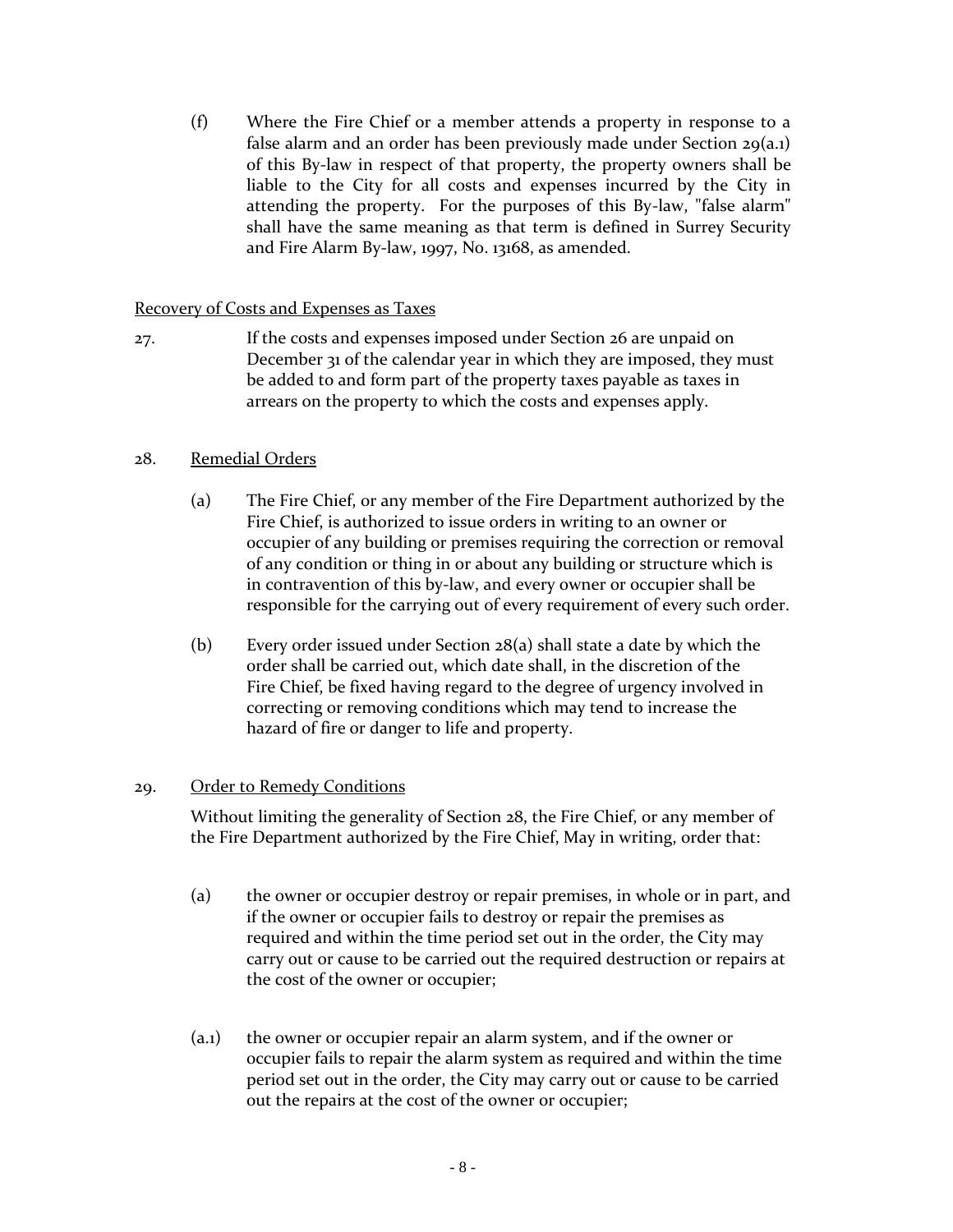- (b) the owner or occupier alter the use or occupancy of the premises;
- (c) premises be secured by the owner or occupier, or in default of the owner or occupier securing the premises within the time set out in the order, may make the premises secure at the cost of the owner or occupier; or
- (d) the owner or occupier remove or take precautions against a fire hazard.

### 30. Outdoor Burning

#### General

- (a) No person shall start any fire in the open air within the limits of the City for any purpose whatsoever, unless such burning complies with the provisions of this by-law.
- (b) Any person who starts a fire in compliance with the provisions of this bylaw shall keep a competent adult person at all times in charge of the fire while it is burning or smoldering, and shall provide that person with sufficient appliances and equipment in order to prevent the fire from burning out of control, causing damage or becoming dangerous.
- (c) No person shall start a fire upon the land of another without permission of the owner thereof or his or her agent.
- (d) Every person who starts any outdoor fire, or fails to extinguish any outdoor fire, started at any time of the year, whether such fire was started under a permit or not, shall be responsible for such fire, and if he or she lets such fire get out of control, he or she shall be liable for all costs and expenses incurred by the City in controlling and extinguishing such fire.
- (e) No material of any kind shall be transported into the City from either outside the City or from one lot to another with the intention of burning such material.
- (f) All material permitted to be burned must be indigenous to the property.
- (g) Deleted by BL 15737 on 05/30/05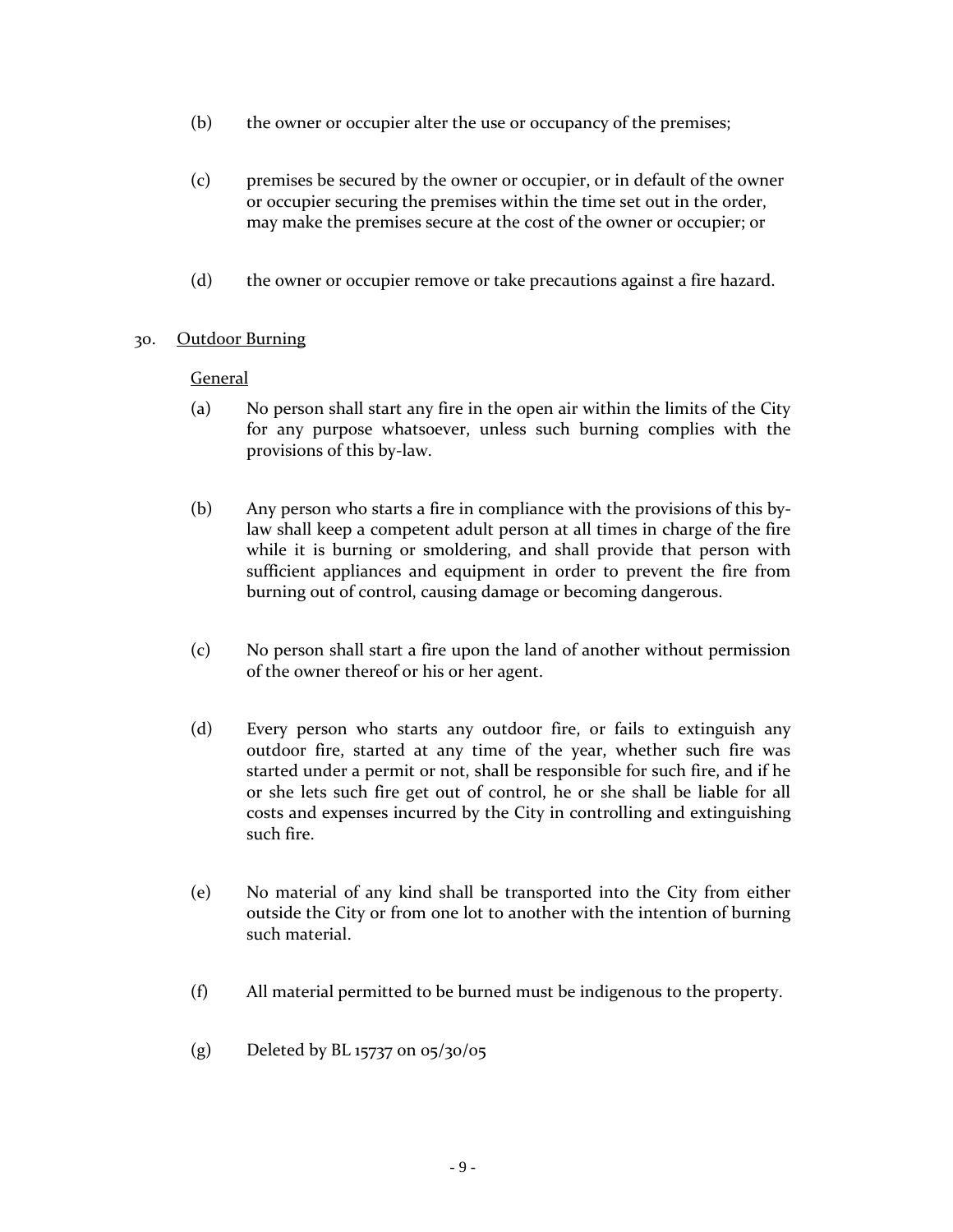- (h) No person shall start, maintain or authorize any fire for agricultural purposes on agricultural property or farm property except when the Greater Vancouver Regional District Ventilation Index is forecast to be "Good".
- (i) The Fire Chief may prohibit any or all types of outdoor fires when, in his opinion, atmospheric conditions or local circumstances may make such fire a hazard or a nuisance.

## Burning Permit Not Required

- (j) Deleted by BL 15737 on 05/30/05
- (k) Deleted by BL 15737 on 05/30/05
	- (k.1) Fires started, maintained or authorized by the Fire Chief for training purposes or to prevent the commencement or spreading of fire are permitted.

### Burning Permit Required

- (l) Occupants of agricultural property may burn material indigenous to the property for agricultural purposes after applying for and being granted a burning permit from the Fire Chief. There shall be a fee of \$32.00 plus applicable taxes for a burning permit, and it shall be kept at the burning site.
- (m) Occupants of farm property may burn material indigenous to the property for agricultural purposes after applying for and being granted a burning permit from the Fire Chief. There shall be no fee for a burning permit, and it shall be kept at the burning site.
- 31. Fire Safety Plan
	- (a) Every owner or occupier of a building, site, storage area or other area for which a Fire Safety Plan is required by the Code, the Building Code or other enactment shall submit a Fire Safety Plan to the Fire Chief for review and approval.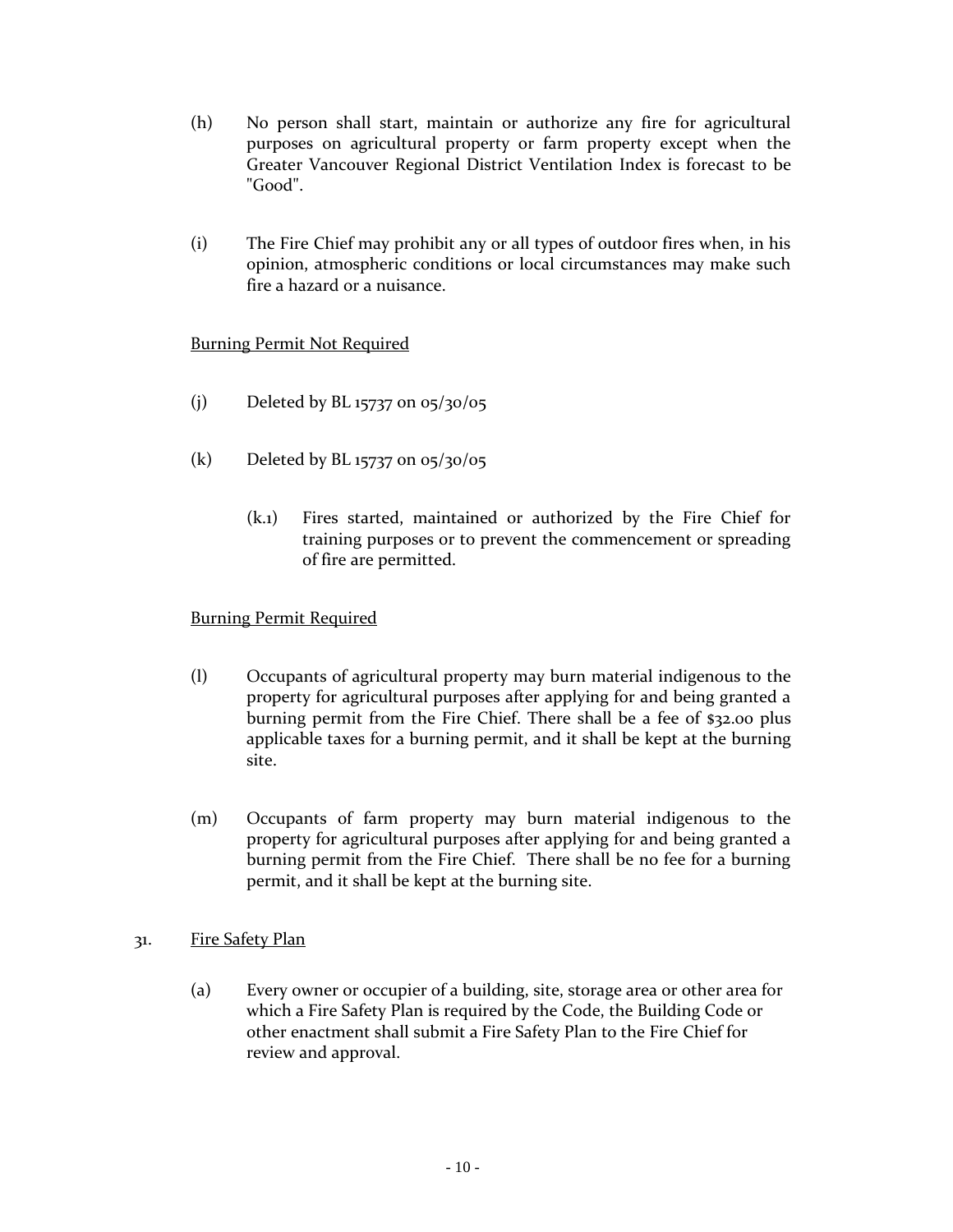- (b) Every Fire Safety Plan shall conform to the requirements of the Code and shall be submitted in a form prescribed by and acceptable to the Fire Chief.
- (c) Every Fire Safety Plan shall be placed on the property in a location and manner acceptable to the Fire Chief.
- (d) Every owner or occupier of premises where a Fire Safety Plan is required shall review the Fire Safety Plan annually. Where changes are to be made to a Fire Safety Plan, the revised plan shall first be submitted to the Fire Chief for review and approval.

# 32. Code

The Code is adopted as a standard of the City.

- 33. Deleted by BL 15737 on 05/30/05
- 34. Occupant Load
	- (a) Every building with an assembly occupancy over 60 persons must post a placard or occupant load permit indicating the occupant load for the building, or part thereof, and the number of persons permitted to enter or remain in the building, or part thereof, shall not exceed the number so posted.
	- (b) Upon the request of the Fire Chief and for the purpose of determining the occupant load, the owner or occupier of a building with an assembly occupancy over 60 persons must apply in writing to the Fire Chief for an occupant load permit.
	- (c) Every application for an occupant load permit shall be in the form provided by the Fire Chief for that purpose.
	- (d) Every application for an occupant load permit shall include drawings certified by an architect or other registered professional and any other documentation reasonably required by the Fire Chief to assess the application.
	- (e) Every applicant for an occupant load permit shall pay a processing fee prior to review of the application by the Fire Chief. Where the occupant load is 150 persons or less, the fee shall be \$477.00 plus applicable taxes. Where the occupant load is in excess of 151 persons, the fee shall be \$795.00 plus applicable taxes.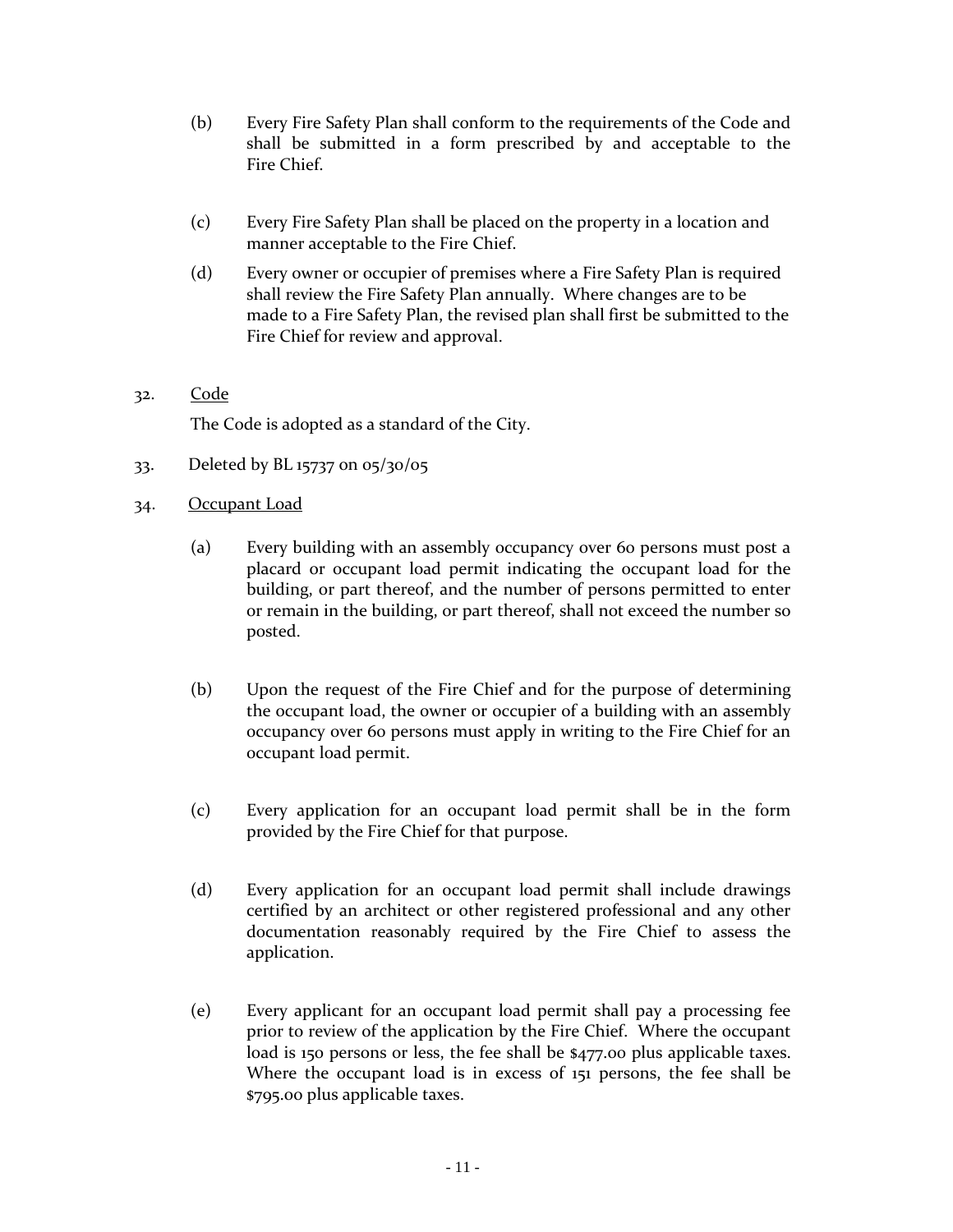- (f) The Fire Chief shall consider each application for an occupant load permit, which consideration will include a review of the drawings submitted by the applicant and a site inspection to determine conformance of the building with the submitted drawings.
- (g) Every occupant load permit issued under this By-law shall be in the form provided by the City for that purpose and signed by the Fire Chief.

## 35. General Provisions

In the event of there being any repugnancy between the terms and provisions of this By-law on the one hand and the terms and provisions of the B.C. Fire Code Regulation and/or any regulations made thereunder, on the other hand, the terms and provisions of the said regulations or any amendment thereto shall prevail.

### 36. Inspection Fees

The fees hereafter set forth shall be paid to the City by applicants for inspections.

For the requested inspection of a building

- (a) \$211.00 plus applicable taxes per hour for the first hour and \$211.00 plus applicable taxes per hour thereafter.
- (b) Deleted by By-law 15934, 02/13/06

The fees hereafter set forth shall be paid to the City by the property owner or occupier

Re-inspection and Administration

- (c) Re-inspections of a property that is performed by the Fire Chief to ensure that fire safety violations discovered during a previous regular inspection have been rectified - \$275.00 plus applicable taxes. Each hour spent thereafter to follow up on a previously re-inspected property with fire safety violations still remaining will be charged at \$211.00 per hour (minimum 1 hour) plus applicable taxes.
- (d) For each fire where damage is in excess of \$2,500 and for which an investigation and report must be completed by the Fire Chief in accordance with the Fire Services Act - \$873.00 plus applicable taxes.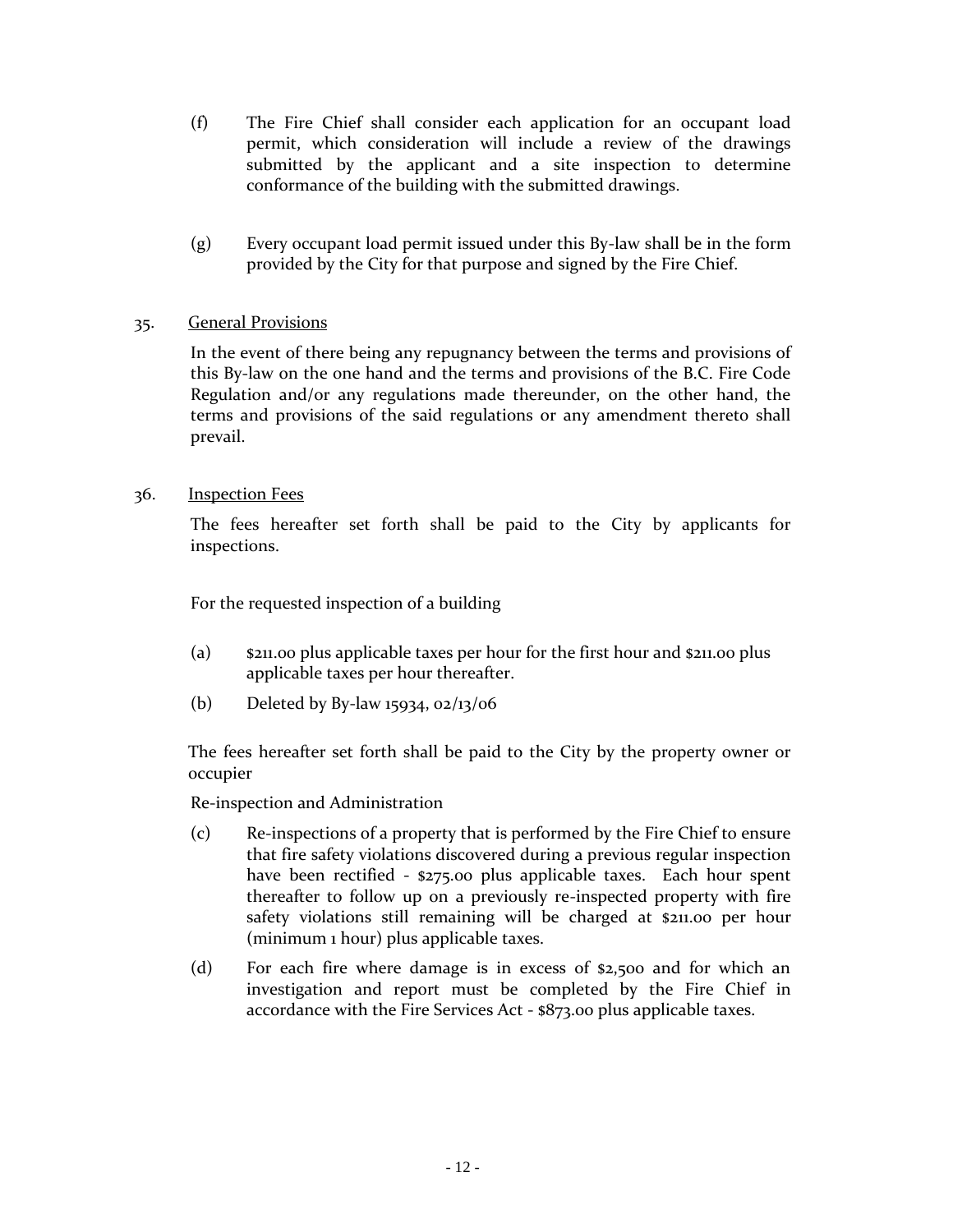- (e) For each completed Fire Safety Plan reviewed, \$212.00 for up to 2 hours (minimum) plus \$106.00 per hour thereafter plus applicable taxes, except in the case of a high building as defined in the Building Code, or a care or detention occupancy (Group B) as defined in the Code, the fee shall be \$318.00 for up to 3 hours (minimum) plus \$106.00 per hour thereafter plus applicable taxes.
- (f) For each review of existing Fire Department data pertaining to the fire and environmental record of a requested site including but not limited to spills, underground tanks, fires, frequency of inspection and code violations - \$179.00 plus applicable taxes.
- (g) For each failure to provide access for a scheduled property inspection arising out of a previous inspection attempt in which no access was obtained - \$275.00 plus applicable taxes.

## Fees Added to Taxes

(h) If the fees imposed under Section 36, subsections (a) through (g) are unpaid on December 31 of the calendar year in which they are imposed, they must be added to and form part of the property taxes payable as taxes in arrears on the property to which the fees apply.

## Offences and Penalties

37. Every person who violates any of the provisions of this by-law, or who suffers or permits any act or thing to be done in contravention or in violation of any of the provisions of this by-law, or who neglects to do or refrains from doing anything required to be done by any of the provisions of this by-law, or who does any act or thing or omits any act or thing thus violating any of the provisions of this bylaw, shall be deemed to have committed an offence, and upon a summary conviction is liable to imprisonment for a term of not more than six months or to a fine of not less than \$100 or more than \$2,000 or to both fine and imprisonment.

### 38. Inspection, Testing and Maintenance

The owners of buildings containing occupancies classified in the Code as:

- (a) care or detention occupancy (Group B);
- (b) assembly occupancy (Group A) where the occupant load is greater than 60 persons;
- (c) residential occupancy (Group C) containing a fire alarm system;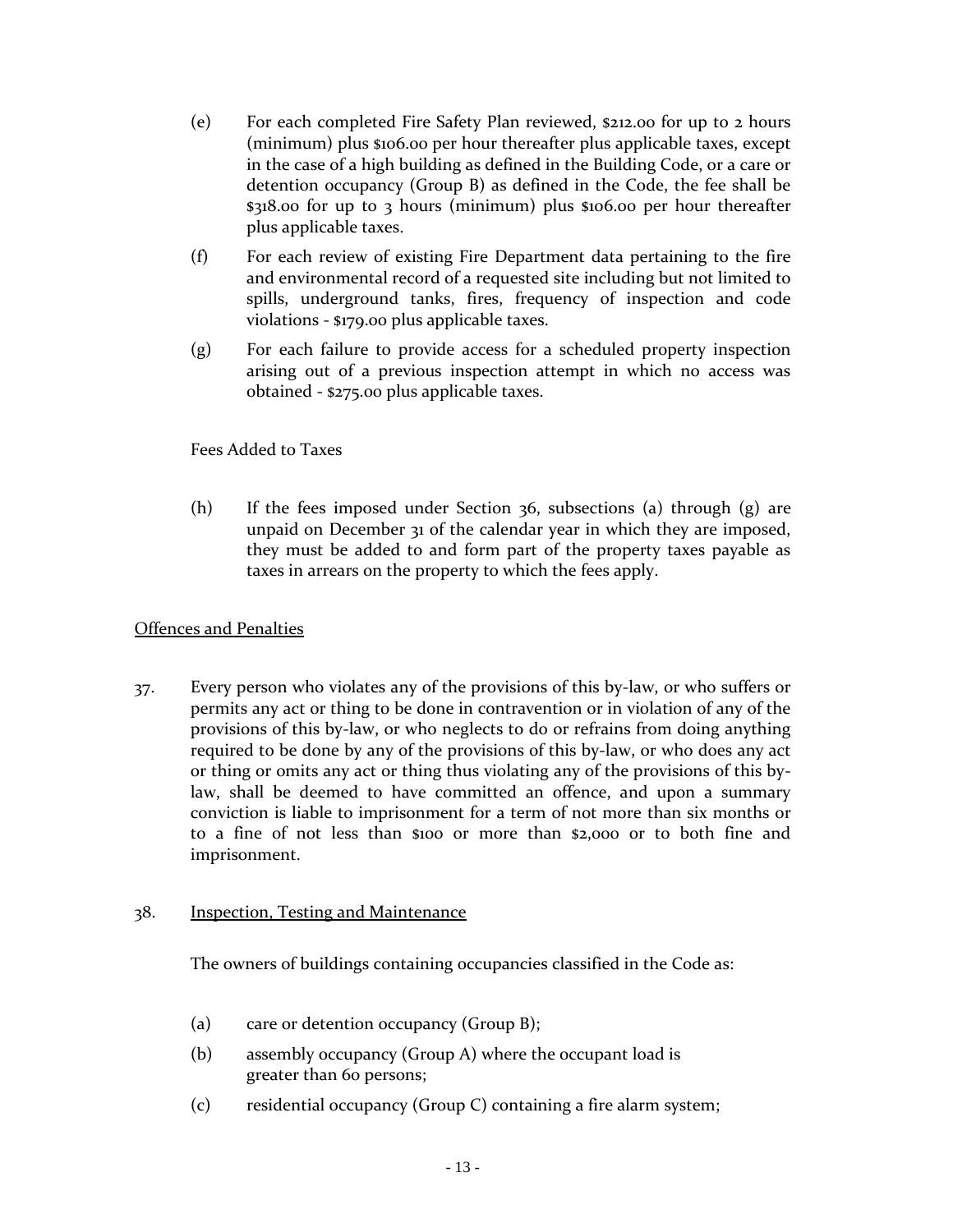- (d) medium hazard industrial occupancy and low hazard industrial occupancy (Group F, Divisions 2 and 3) where the building area as defined in the Building Code is greater than 600  $m^2$ ;
- (e) high hazard industrial occupancy (Group F, Division 1); and
- (f) high buildings as defined in the Building Code,

shall restrict the performance of inspection, testing and maintenance of all fire protection equipment at the building to only those persons whose competency has been certified by the ASTTBC (Applied Science Technologists and Technicians of British Columbia) or other recognized certification agencies acceptable to the Fire Chief.

#### 39. Repeal

"Surrey Fire Prevention By-law, 1963, No. 2104" is hereby repealed.

"Surrey Fire Prevention By-law, 1963, No. 2104, Amendment By-law, 1964, No. 2264" is hereby repealed.

"Surrey Fire Prevention By-law, 1963, No. 2104, Amendment By-law, 1970, No. 3091" is hereby repealed.

"Surrey Fire Prevention By-law, 1963, No. 2104, Amendment By-law, 1972, No. 3608" is hereby repealed.

"Surrey Fire Prevention By-law, 1963, No. 2104, Amendment By-law, 1975, No. 4649" is hereby repealed.

"Surrey Fire Prevention By-law, 1963, No. 2104, Amendment By-law, 1976, No. 4715" is hereby repealed.

"Surrey Fire Prevention By-law, 1963, No. 2104, Amendment By-law, 1977, No. 5116" is hereby repealed.

"Surrey Fire Prevention By-law, 1963, No. 2104, Amendment By-law, 1982, No. 7220" is hereby repealed.

"Surrey Fire Prevention By-law, 1963, No. 2104, Amendment By-law, 1984, No. 8051" is hereby repealed.

"Surrey Fire Prevention By-law, 1963, No. 2104, Amendment By-law, 1985, No. 8227" is hereby repealed.

"Surrey Fire Prevention By-law, 1963, No. 2104, Amendment By-law, 1987, No. 9121" is hereby repealed.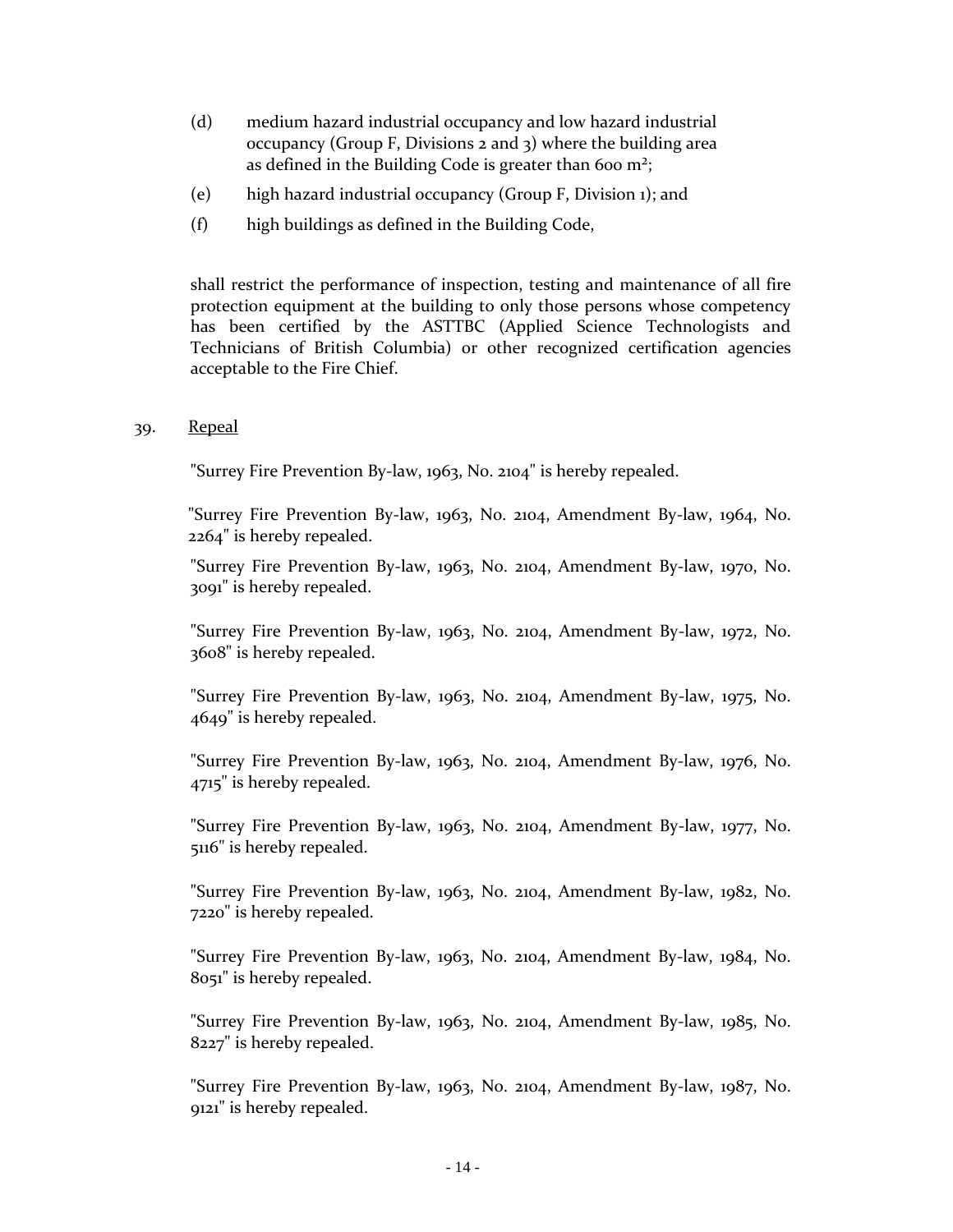"Surrey Fire Prevention By-law, 1963, No. 2104, Added Amendment By-law, 1989, No. 10195" is hereby repealed.

**Citation** 

40. This By-law may be cited for all purposes as "Surrey Fire Service By-law, 1990, No. 10771."

PASSED THREE READINGS by the Municipal Council on the 10th day of December, 1990.

RECONSIDERED AND FINALLY ADOPTED, signed by the Mayor and Clerk, and sealed with the Corporate Seal on the 17th day of December, 1990.

\_\_\_\_"Robert J. Bose"\_\_\_\_\_\_\_MAYOR

\_\_\_\_\_"Wayne Vollrath"\_\_\_\_\_CLERK

c:\users\seh\city of surrey (surreybc)\ls council and committees - bylaws\regulatory bylaws\byl reg 10771\bylaw consolidations\byl reg 10771 2021 12 24.docx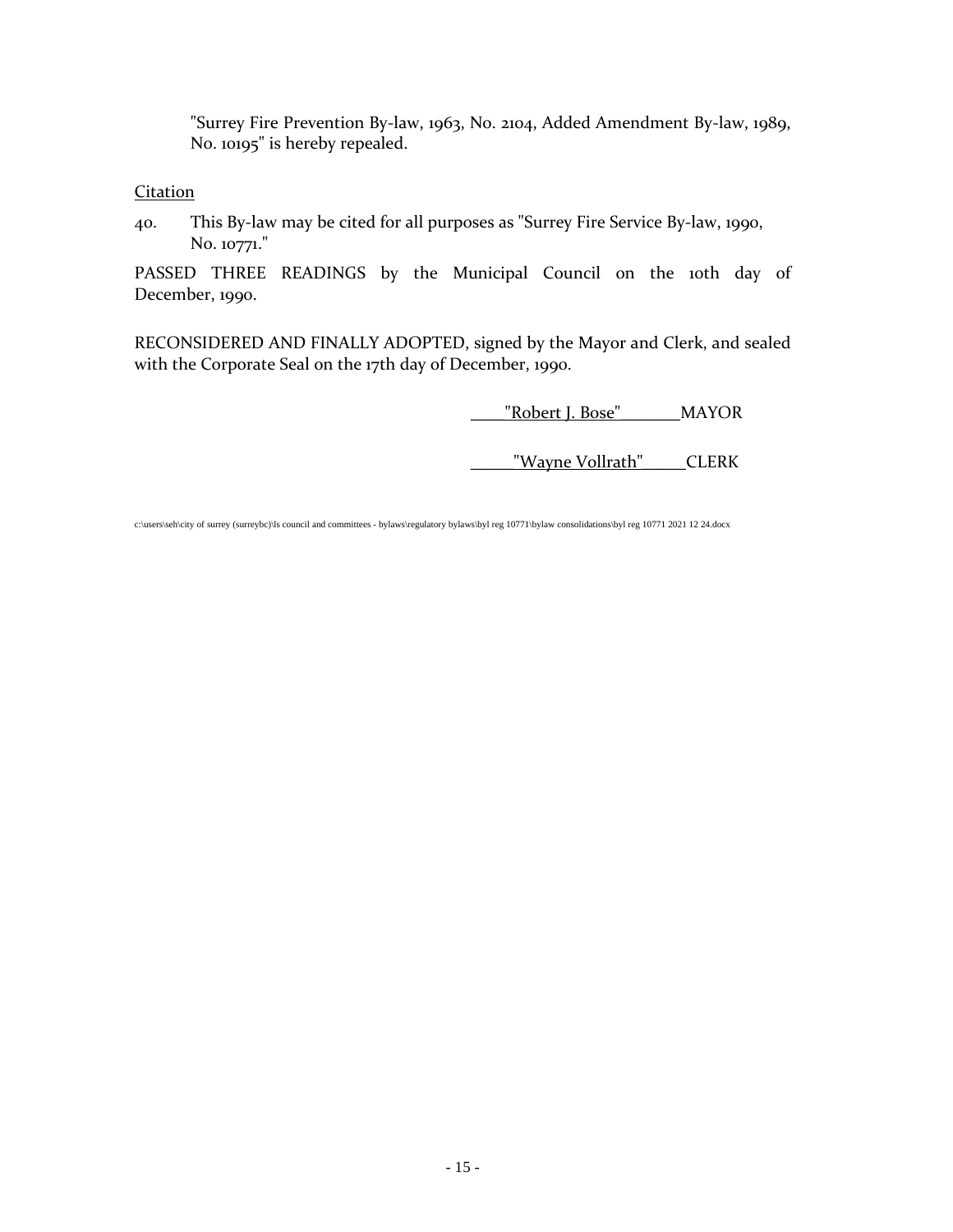#### **WASTE TYPES**

- WASTE TYPE 1 The following spent halogenated solvents used in degreasing: tetrachloreothylene, trichloroethylene, methylene chloride, 1.1.1 trichloroethane, carbon tetrachloride and chlorinated fluorocarbons: and sludges from the recovery of these solvents in degreasing operations.
- WASTE TYPE 2 The following spent halogenated solvents: tetrachloreothylene, methylene chloride, trichloroethylene, 1.1.1-trichloroethane, chlorobenzene, 1.1.2-trichloro-1.2.2-trifluoroethane, orthodichlorobenzene, and trichlorofluoromethane: and the still bottoms from the recovery of these solvents.
- WASTE TYPE 4 The following spent non-halogenated solvents: cresols and cresylic acid, nitrobenzene: and the still bottoms from the recovery of these solvents.
- WASTE TYPE 6 Wastewater treatment sludges from electroplating operations except for the following processes: (1) sulphuric acid anodizing of aluminium; (2) tin plating on carbon steel; (3) zinc plating (on a segregated basis) on carbon steel; (4) aluminium or aluminiumzinc plating on carbon steel; (5) cleaning/stripping associated with tin, zinc, and aluminium plating on carbon steel: and (6) chemical etching and milling of aluminium).
- WASTE TYPE 7 Wastewater treatment sludges from the chemical conversion coating of aluminium.
- WASTE TYPE 8 Spent cyanide plating bath solutions from electroplating operations except for precious metals electroplating spent cyanide plating bath solutions.
- WASTE TYPE 9 Plating bath sludges from the bottom of plating baths from electroplating operations where cyanides are used in the process (except for precious metals electroplating plating bath sludges).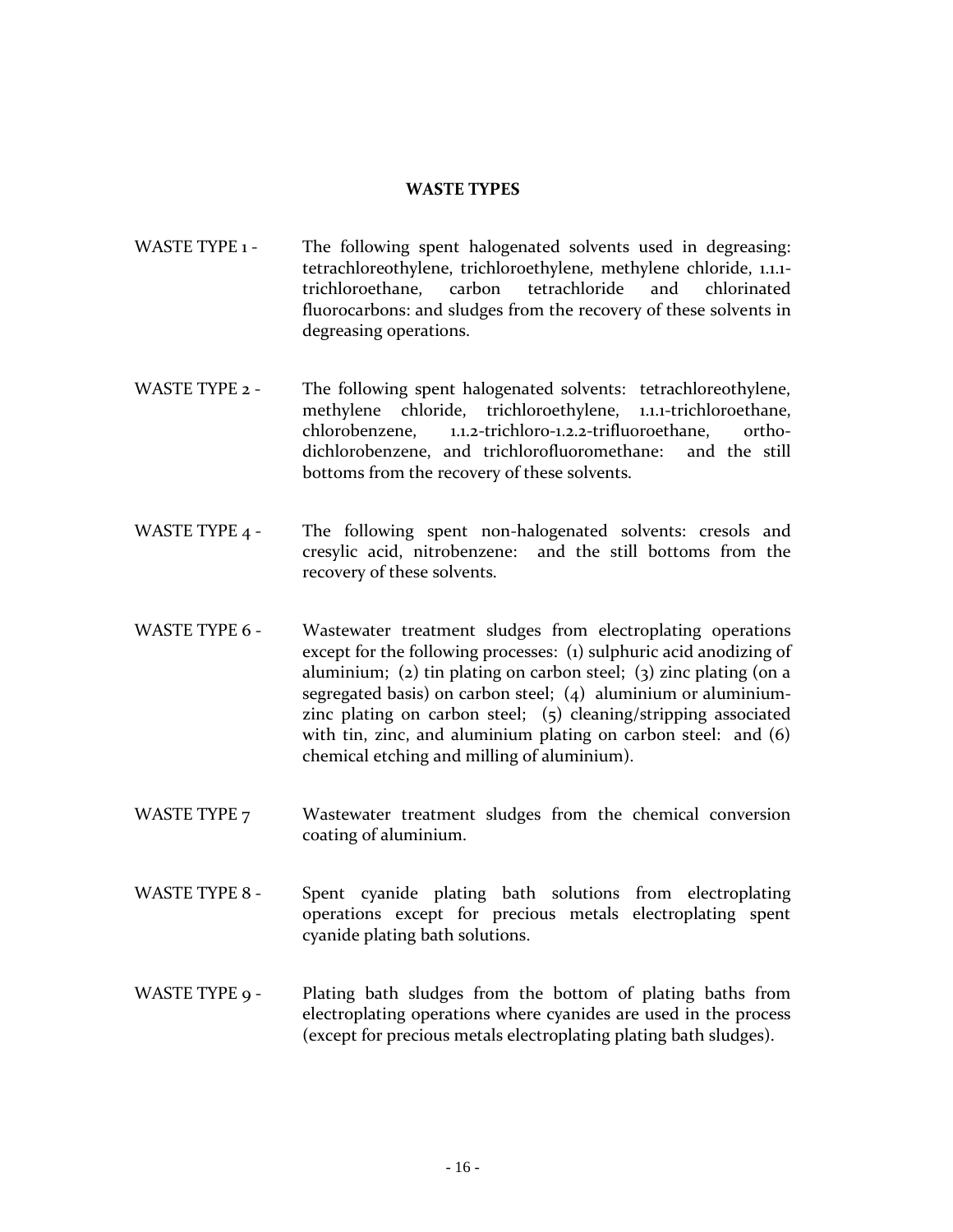- WASTE TYPE 10 Spent stripping and cleaning bath solutions from electroplating operations where cyanides are used in the process (except for precious metals electroplating spent stripping and cleaning bath solutions.
- WASTE TYPE 11 Quenching bath sludge from oil baths from metal heat treating operations where cyanides are used in the process (except for precious metals heat treating quenching bath sludges).
- WASTE TYPE 12 Spent cyanide solutions from salt bath pot cleaning from metal heat treating operations (except for precious metals heat treating spent cyanide solutions.
- WASTE TYPE 13 Quenching wastewater treatment sludges from metal heat treating operations where cyanides are used in the process (except for precious metals heat and treating quenching wastewater treatment sludges).
- WASTE TYPE 14 Cyanidation wastewater treatment tailing pond sediment from mineral metals recovery operations.
- WASTE TYPE 15 Spent cyanide bath solutions from mineral metals recovery operations.
- WASTE TYPE 16 Bottom sediment sludge from the treatment of wastewaters from wood preserving processes that use creosole and/or pentachlorophenol.
- WASTE TYPE 17 Wastewater treatment sludge from the production of chrome yellow and orange pigments.
- WASTE TYPE 18 Wastewater treatment sludge from the production of molybdale orange pigments.
- WASTE TYPE 19 Wastewater treatment sludge from the production of zinc yellow pigments.
- WASTE TYPE 20 Wastewater treatment sludge from the production of chrome green pigments.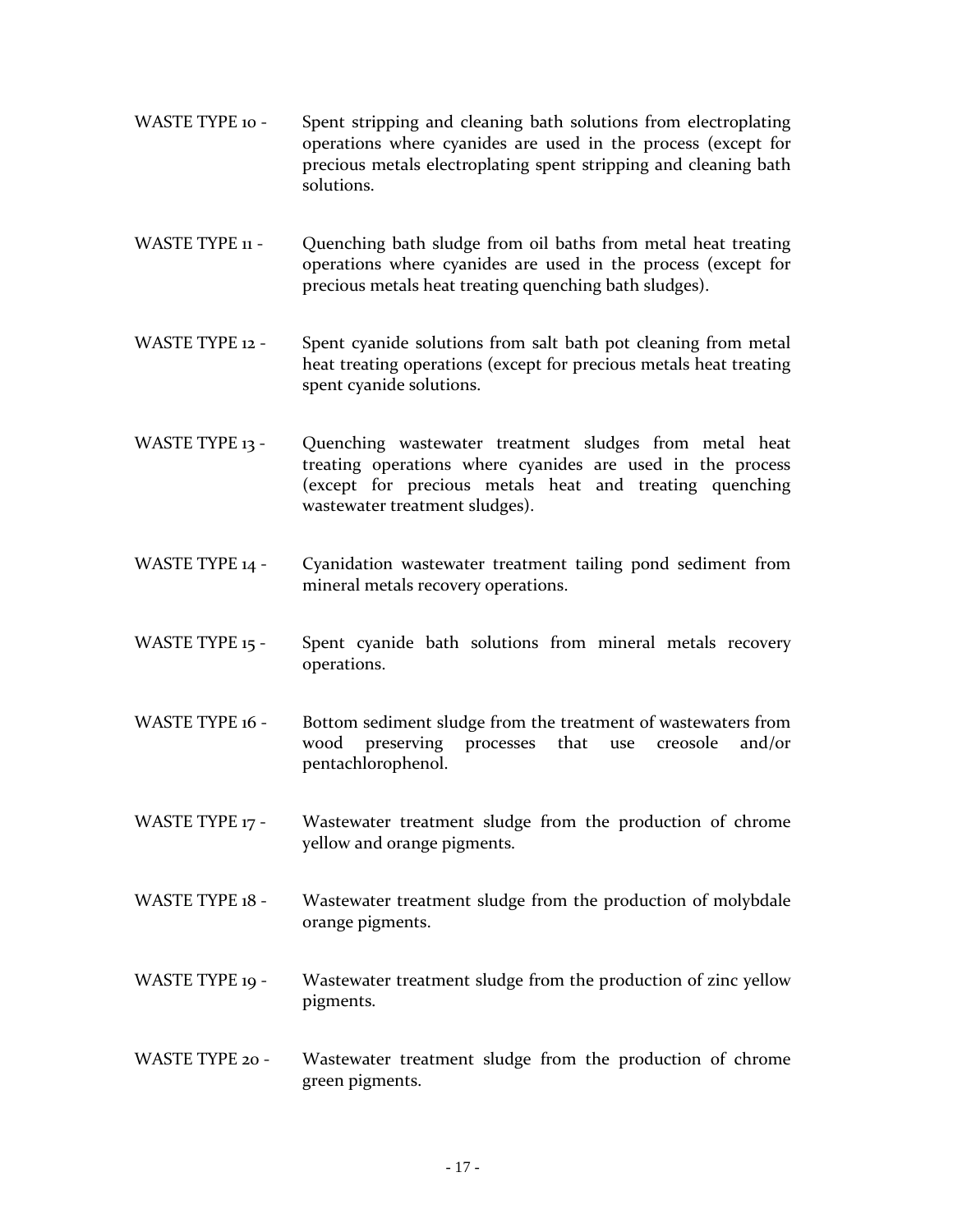- WASTE TYPE 21 Wastewater treatment sludge from the production of chrome oxide green pigments (anhydrous and hydrated).
- WASTE TYPE 22 Wastewater treatment sludge from the production of iron blue pigments.
- WASTE TYPE 23 Oven residue from the production of chrome oxide green pigments.
- WASTE TYPE 24 Distillation bottoms from the production of acetaldehyde from ethylene.
- WASTE TYPE 26 Bottom stream from the wastewater stripper in the production of acrylonitrile.
- WASTE TYPE 29 Still bottoms from the distillation of benzyl chloride.
- WASTE TYPE 30 Heavy ends or distillation residues from the production of carbon tetrachloride.
- WASTE TYPE 31 Heavy ends (still bottoms) from the purification column in the production of epichlorahydrin.
- WASTE TYPE 35 Aqueous spent antimony catalyst waste from fluoromethanes production.
- WASTE TYPE 36 Distillation bottom tars from the production of phenol/acetone from cumene.
- WASTE TYPE 37 Distillation light ends from the production of phthalic anhydride from naphthalene.
- WASTE TYPE 38 Distillation bottoms from the production of phthalic anhydride from naphthalene.
- WASTE TYPE 39 Distillation light ends from the production of phthalic anhydride from ortho-xylene.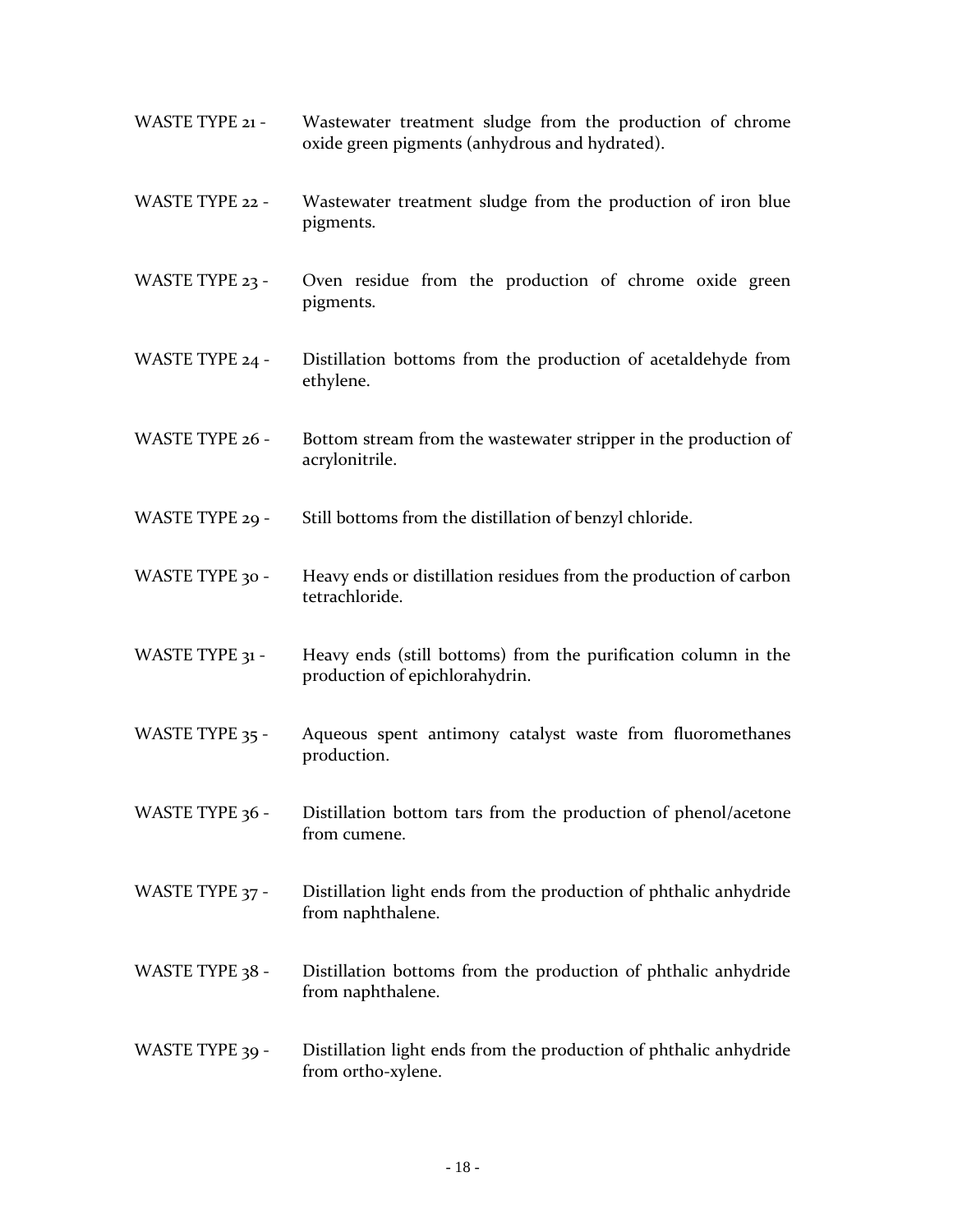- WASTE TYPE 40 Distillation bottoms from the production of phthalic anhydride from ortho-xylene.
- WASTE TYPE 46 Distillation bottoms from the production of 1.1.1tricholoroethane.
- WASTE TYPE 48 Column bottoms or heavy ends from the combined production of trichloroethylene and perchloroethylene.
- WASTE TYPE 49 Distillation bottoms from aniline production.
- WASTE TYPE 50 Process residues from aniline extraction from the production of aniline.
- WASTE TYPE 51 Combined wastewater streams generated from nitrobenzene/aniline production.
- WASTE TYPE 52 Distillation of fractionating column bottoms from the production of chlorobenzenes.
- WASTE TYPE 53 Separated aqueous stream from the reactor product washing step in the production of chlorobenzene.
- WASTE TYPE 54 By-product salts generated in the production of MSMA and cacodylic acid.
- WASTE TYPE 55 Wastewater treatment sludge from the production of chlordane.
- WASTE TYPE 56 Wastewater and scrub water from the chlorination of cyclopentadiene in the production of chlordane.
- WASTE TYPE 57 Filter solids from the filtration of hexachloracyclopentadiene in the production of chlordane.
- WASTE TYPE 58 Vacuum stripper discharge from the chlordane chlorinator in the production of chlordane.
- WASTE TYPE 59 Wastewater treatment sludges generated in the production of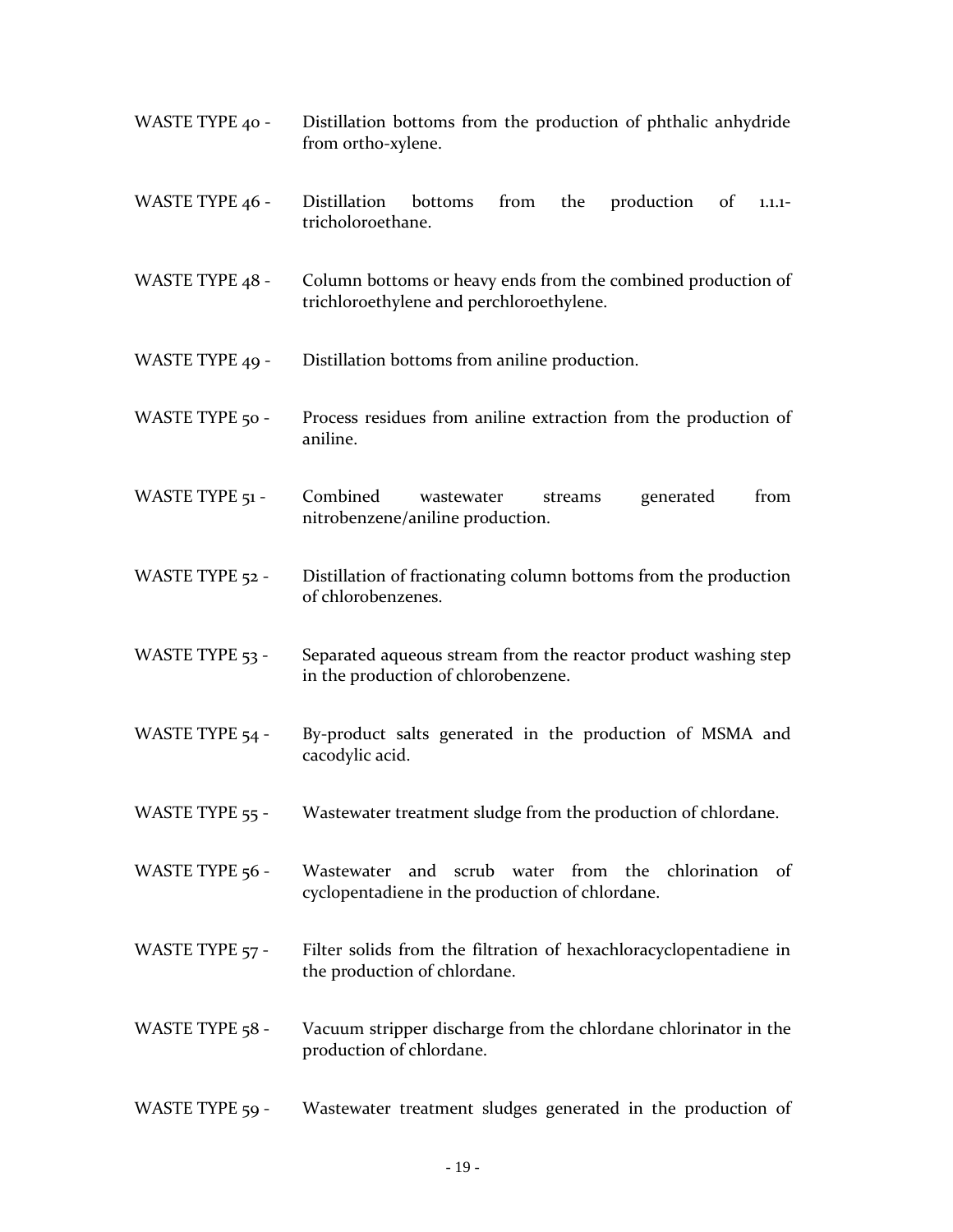creosole.

| <b>WASTE TYPE 61 -</b> | Wastewater treatment sludges from the production of disulfoton. |  |  |
|------------------------|-----------------------------------------------------------------|--|--|
|                        |                                                                 |  |  |

- WASTE TYPE 62 Wastewater from the washing and stripping of phorate production.
- WASTE TYPE 63 Filter cake from the filtration of diethylphosphorodithioic acid in the production of phorate.
- WASTE TYPE 64 Wastewater treatment sludge from the production of phorate.
- WASTE TYPE 65 Wastewater treatment sludge from the production of toxaphene.
- WASTE TYPE 66 Untreated process wastewater from the production of toxaphene.
- WASTE TYPE 67 Heavy ends or distillation residues from the distillation of tetrachlorobenzene in the production of 2.4.5-.
- WASTE TYPE 68 2.6 Dichlorophenol waste from the production of 2.4- D.
- WASTE TYPE 69 Untreated wastewater from the production of 2.4-D.
- WASTE TYPE 70 Wastewater treatment sludges from the manufacturing and processing of explosives.
- WASTE TYPE 71 Spend carbon from the treatment of wastewater containing explosives.
- WASTE TYPE 72 Wastewater treatment sludges from the manufacturing, formulation, and loading of lead-based initiating compounds.
- WASTE TYPE 73 Pink/Red water from TNT operations.
- WASTE TYPE 75 Slop oil emulsion solids from the petroleum refining industry.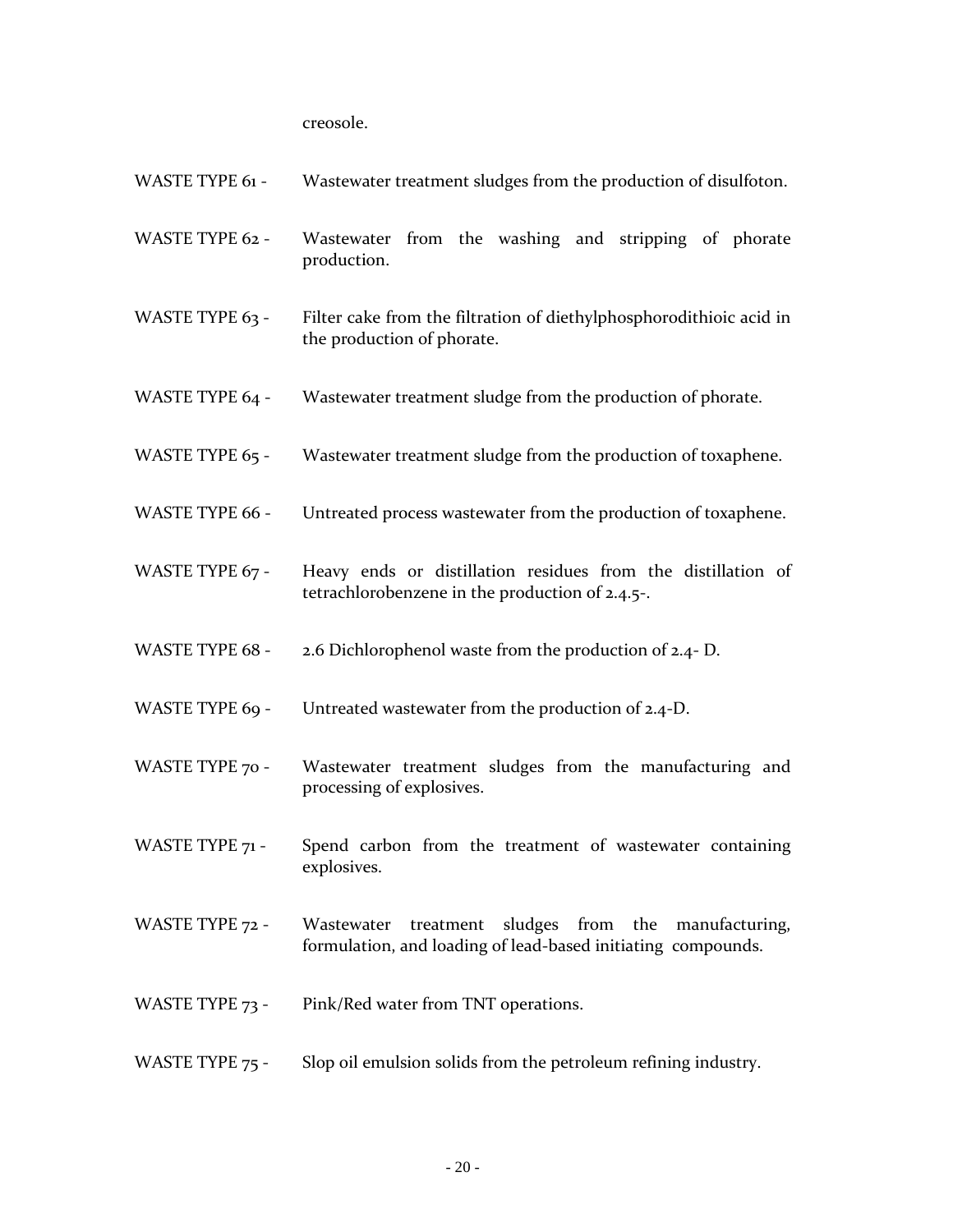- WASTE TYPE 76 Heat exchanger proposed bundle cleaning sludge from the petroleum refining industry.
- WASTE TYPE 78 Tanks bottoms (leaded) from the petroleum refining industry.
- WASTE TYPE 79 Ammonia still lime sludge from coking operations.
- WASTE TYPE 80 Emission control dust/sludge from the primary production of steel in electric furnaces.
- WASTE TYPE 81 Spent pickle liquor from steel finishing operations.
- WASTE TYPE 82 Sludge from lime treatment of spent pickle liquor from steel finishing operations.
- WASTE TYPE 83 Acid plant blowdown slurry/sludge resulting from the thickening of blowdown slurry from primary copper production.
- WASTE TYPE 84 Surface impoundment solids contained in and dredged from surface impoundments at primary lead smelting facilities.
- WASTE TYPE 85 Sludge from treatment of process wastewater and/or acid plant blowdown from primary zinc production.
- WASTE TYPE 86 Electrolytic anode slimes/sludges from primary zinc production.
- WASTE TYPE 87 Cadmium plant leach residue (iron oxide) from primary zinc productions.
- WASTE TYPE 88 Emission control dust/sludge from secondary lead smelting.
- WASTE TYPE 89 Waste leaching solution from acid leaching of emission control dust/sludge from secondary lead smelting.
- WASTE TYPE 90 Brine purification muds from the mercury cell process in chlorine production where separately prepurified brine is not used.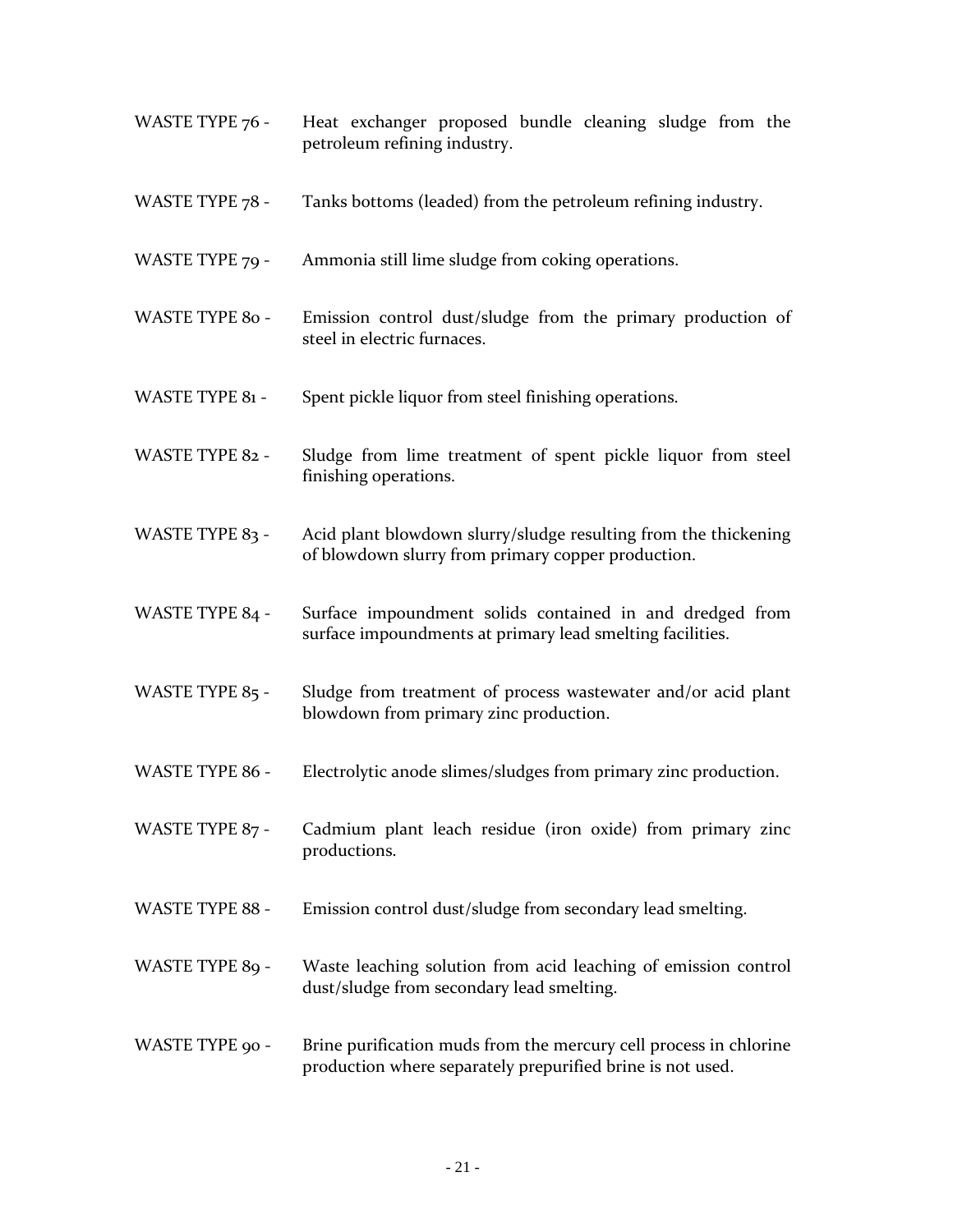- WASTE TYPE 91 Chlorinated hydrocarbon wastes from the purification step of the diaphraum cell process using graphite anodes in chlorine production.
- WASTE TYPE 92 Wastewater treatment sludge from the mercury cell process in chlorine production.
- WASTE TYPE 94 Wastewater treatment sludges generated during the production of veterinary pharmaceuticals from arsenic or organo-arsenic compounds.
- WASTE TYPE 95 Distillation tar residues from the distillation of aniline-based compounds in the production of veterinary pharmaceuticals from arsenic or organo- arsenic compounds.
- WASTE TYPE 96 Residue from the use of activated carbon for decolourization in the production of veterinary pharmaceuticals from arsenic or organo-arsenic compounds.
- WASTE TYPE 97 Decanter tank tar sludge from coking operations.

White acid (ammonium bifluoride and hydrochloric acid mixture)(RQ-2270).

White asbestos.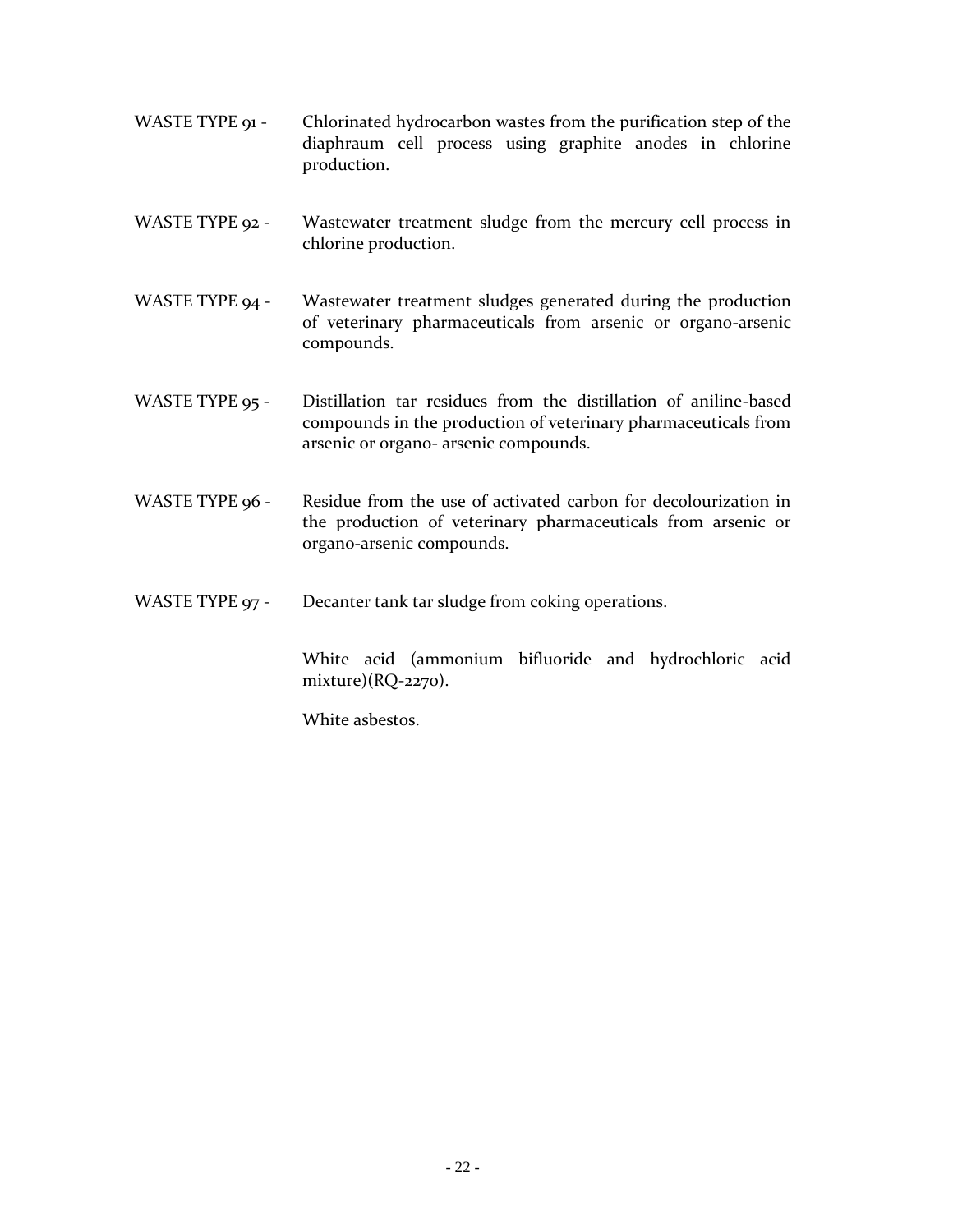#### **TABLE OF REFERENCES:**

- 1. Fire Protection Guide on Hazardous Materials, 7th ed., National Fire Protection Association, Batterymarch Park, Quincy, MA.
- 2. Guide for Safety In The Laboratory, 2nd ed., Manufactuirng Chemists Association, Van Nostrand Reinhold Co., 135 West 50th St., N.Y.
- 3. Steere, N.V. Handbook of Laboratory Safety, 2nd ed., Chemical Rubber Company, Cleveland, Ohio, 1970.
- 4. Handbook of Chemistry and Physics, 49th ed., CRC, 18901 Cranwood Parkway, Cleveland, OH.
- 5. "Source" Appendix to the Canada G azette, pps 64-130, June 19, 1982.

Explanation of Reference:

The first number listed in the reference headings indicates the particular reference listed above.

The designation OC beside certain Flash Point values refers to the Open Cup method of determining a Flash Point. The closed cup values will usually be lower than the opencup flash points.

In cases where a second name appears in brackets, this is another accepted name for the same substance. The refernece quoted however, is for the initial name.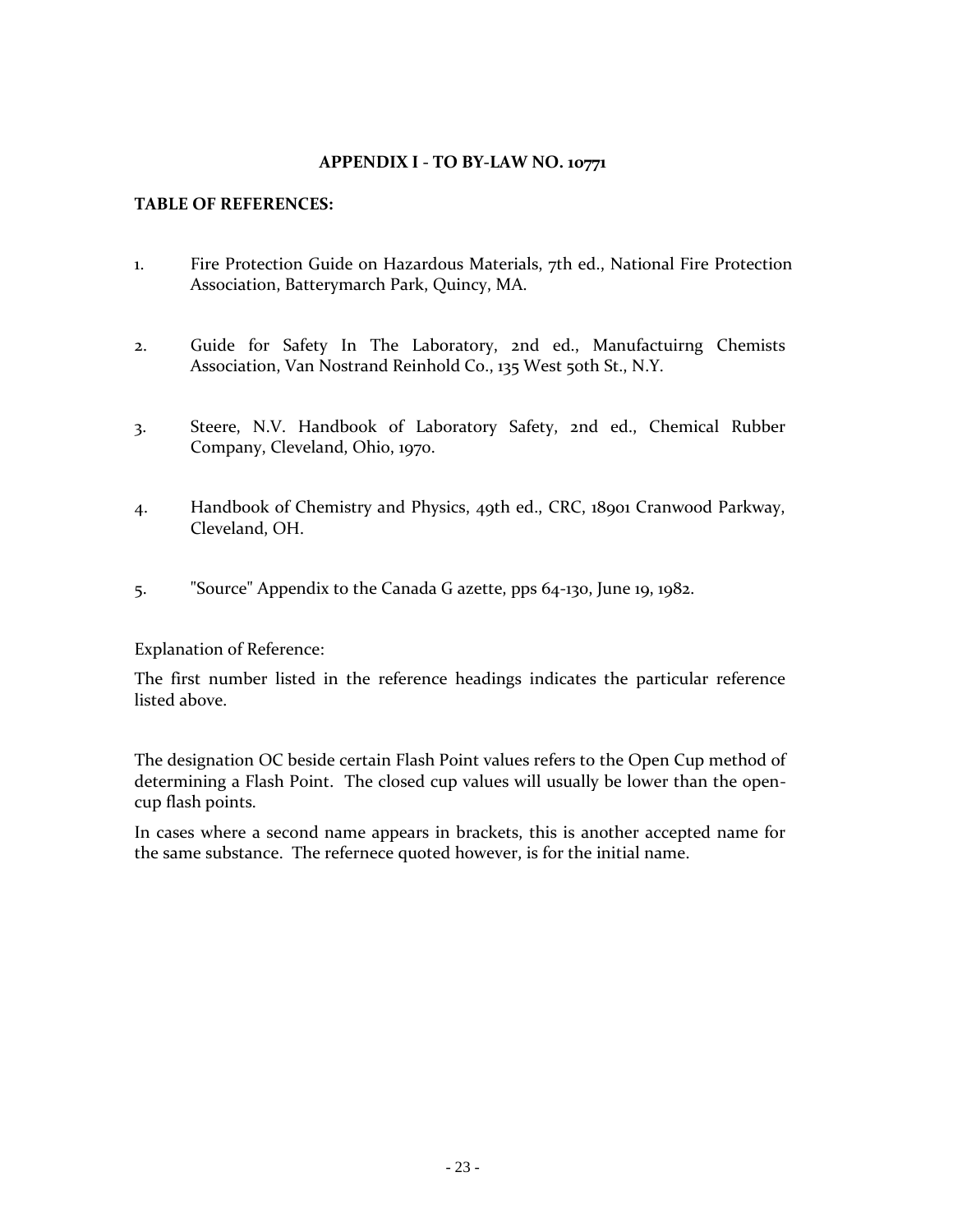| <b>ITEM</b> | <b>DESCRIPTION</b>                                                                                                                                                                             | <b>FLASH PT.</b>         | M.P.                     | <b>REFERENCE</b>        |
|-------------|------------------------------------------------------------------------------------------------------------------------------------------------------------------------------------------------|--------------------------|--------------------------|-------------------------|
| 1           | ACETALDEHYDE AMMONIA                                                                                                                                                                           | $\overline{\phantom{a}}$ | --                       | SOURCE                  |
| 2           | ACETIC ACID, GLACIAL OR ACETIC ACID SOLUTION, MORE THAN 80<br>PER CENT ACID BY WEIGHT                                                                                                          |                          | Ц.                       | 1 325M-19               |
| 3           | ACETIC ACID SOLUTION, MORE THAN 10 PER CENT BUT NOT MORE<br>THAN 80 PER CENT ACID BY WEIGHT                                                                                                    |                          | $\overline{\phantom{a}}$ | 1 325M-19               |
| 4           | ACETYL ACETONE PEROXIDE, OR 3, 5-DIMETHYL - 3,5-DIHYDROXY-<br>DIOXOLANE-1,2, NOT MORE THAN 40 PER CENT IN SOLUTION AND<br>NOT MORE THAN 9 PER CENT ACTIVE OXYGEN BY WEIGHT                     |                          |                          | SOURCE                  |
| 5           | ACETYL BENZOYL PEROXIDE, NOT MORE THAN 45 PER CENT IN<br>SOLUTION                                                                                                                              | $\sim$                   | --                       | <b>SOURCE</b>           |
| 6           | <b>ACETYL BROMIDE</b>                                                                                                                                                                          |                          | $(-141)$                 | 2 PAGE 333              |
| 7           | ACETYL CYCLOHEXAMESULPHONYL PEROXIDE, NOT MORE THAN 32<br>PER CENT IN SOLUTION                                                                                                                 |                          | $\overline{\phantom{a}}$ | SOURCE                  |
| 8           | ACETYL CYCLOHEXAMESULPHONYL PEROXIDE, NOT MORE THAN 82<br>PER CENT WETTED WITH NOT LESS THAN 12 PER CENT WATER                                                                                 |                          | --                       | SOURCE                  |
| 9           | <b>ACETYL IODIDE</b>                                                                                                                                                                           | $-$                      | --                       | SOURCE                  |
| 10          | ACRYLAMIDE                                                                                                                                                                                     | $\overline{\phantom{a}}$ | --                       | SOURCE                  |
| 11          | <b>ADIPONITRILE</b>                                                                                                                                                                            | 200                      | 36                       | 2 PAGE 334              |
| 12          | ALDRIN MIXTURE, LIQUID (WITH MORE THAN 60 PER CENT<br>ALDRIN)                                                                                                                                  | $\overline{\phantom{a}}$ | --                       | SOURCE                  |
| 13          | ALDRIN MIXTURE, LIQUID WITH 60 PER CENT OR LESS ALDRIN                                                                                                                                         | $\overline{\phantom{a}}$ | --                       | SOURCE                  |
| 14          | ALKYL, ARYL OR TOLUENE SULPHONIC ACID, LIQUID WITH MORE<br>THAN 5 PER CENT FREE SULPHURIC ACID                                                                                                 | $\overline{\phantom{a}}$ | --                       | SOURCE                  |
| 15          | ALUMINIUM PHOSPHATE SOLUTION                                                                                                                                                                   | $\overline{\phantom{m}}$ | --                       | SOURCE                  |
| 16          | ALUMINIUM SULPHATE SOLUTION                                                                                                                                                                    | $\overline{\phantom{a}}$ | $\overline{\phantom{a}}$ | SOURCE                  |
| 17          | 2-AMINO-4-CHLOROPHENOL                                                                                                                                                                         | $\overline{\phantom{a}}$ | $\overline{\phantom{0}}$ | SOURCE                  |
| 18          | 2-(2-AMINOETHOXY) ETHANOL                                                                                                                                                                      | $\overline{\phantom{a}}$ | --                       | SOURCE                  |
| 19          | X-(3-AMINOPROPYL) MORPHOLINE                                                                                                                                                                   | 220                      | 5                        | 1 325M-26<br>4 PG C-312 |
| 20          | <b>ACETYL IODIDE</b>                                                                                                                                                                           | $\overline{\phantom{a}}$ |                          | SOURCE                  |
| 21          | AMMONIA, AMHYDROUS, LIQUIFIED OR AMMONIA SOLUTIONS,<br>DENSITY (SPECIFIC GRAVITY) LESS THAN 0.880 AT 15 C IN WATER,<br>WITH LESS THAN 50 PER CENT AMMONIA                                      |                          |                          | SOURCE                  |
| 22          | AMMONIA SOLUTIONS OR AMMONIUM HYDROXIDE, DENSITY<br>(SPECIFIC GRAVITY) BETWEEN 0.880 AND 0.975 AT 15 C IN WATER,<br>WITH MORE THAN 10 PER CENT BUT NOT MORE THAN 35 PER<br><b>CENT AMMONIA</b> |                          |                          | SOURCE                  |
| 23          | AMMONIA SOLUTIONS OR AMMONIUM HYDROXIDE WITH LESS<br>THAN 10 PER CENT AMMONIA                                                                                                                  |                          |                          | SOURCE                  |
| 24          | AMMONIA SOLUTIONS, DENSITY (SPECIFIC GRAVITY) LESS THAN<br>0.880 AT 15 C IN WATER, WITH MORE THAN 35 PER CENT BUT NOT<br>MORE THAN 50 PER CENT AMMONIA                                         |                          |                          | SOURCE                  |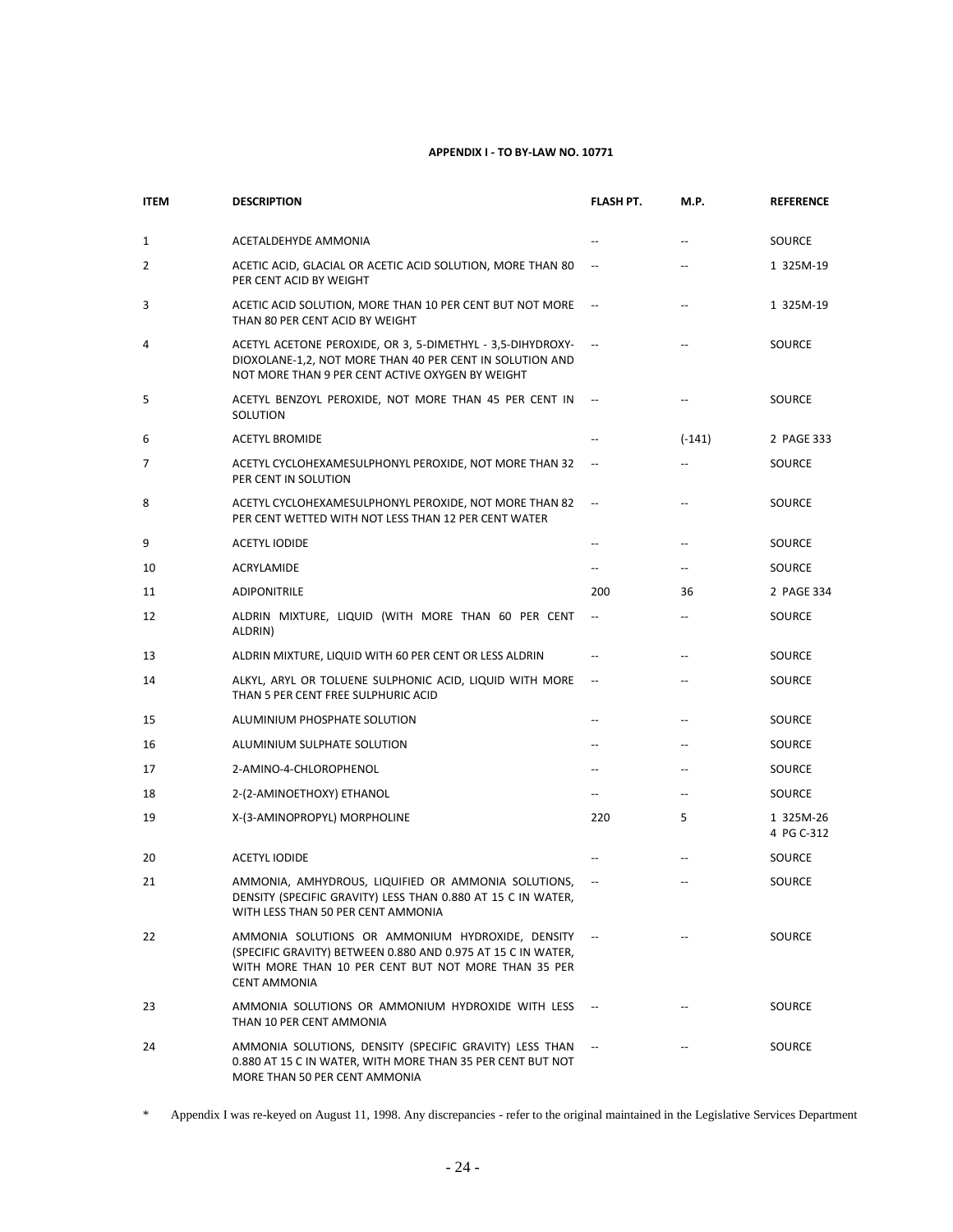| <b>ITEM</b> | <b>DESCRIPTION</b>                                                                                             | FLASH PT.                | M.P.                                                | <b>REFERENCE</b> |
|-------------|----------------------------------------------------------------------------------------------------------------|--------------------------|-----------------------------------------------------|------------------|
| 25          | AMMONIUM BISULPHITE SOLUTION                                                                                   |                          |                                                     | SOURCE           |
| 26          | AMMONIUM HYDROGEN FLUORIDE SOLUTION                                                                            | $-$                      | --                                                  | SOURCE           |
| 27          | AMMONIUM HYDROSULPHIDE SOLUTION                                                                                | $\overline{a}$           |                                                     | SOURCE           |
| 28          | AMMONIUM NITRATE, LIQUID (HOT CONCENTRATED)                                                                    |                          |                                                     | SOURCE           |
| 29          | AMMONIUM POLYSULPHIDE SOLUTION                                                                                 |                          |                                                     | SOURCE           |
| 30          | TERT-AMYL PEROXYPIVALATE, NOT MORE THAN 77 PER CENT IN<br>SOLUTION                                             | $\overline{\phantom{a}}$ | --                                                  | SOURCE           |
| 31          | <b>ANTIMONY PENTACHLORIDE</b>                                                                                  | $-$                      | 37                                                  | 2 PAGE 340       |
| 32          | ANTIMONY PENTACHLORIDE SOLUTION                                                                                |                          |                                                     | SOURCE           |
| 33          | ANTIMONY TRIBROMIDE SOLUTION                                                                                   | $-$                      | $\overline{a}$                                      | SOURCE           |
| 34          | ANTIMONY TRIFLUORIDE SOLUTION                                                                                  | --                       | $\overline{\phantom{a}}$                            | SOURCE           |
| 35          | ARSENIC ACID LIQUID                                                                                            | $\overline{a}$           |                                                     | SOURCE           |
| 36          | ARSENICAL BIP LIQUID (SHEEP DIP)                                                                               |                          | $\overline{\phantom{a}}$                            | SOURCE           |
| 37          | ARSENIC TRICHLORIDE OR ARSENIC CHLORIDE                                                                        | $\overline{\phantom{m}}$ | 15.8                                                | 2 PAGE 340       |
| 38          | ARSENIOUS AND MERCURIC IODIDE                                                                                  | --                       | $\overline{\phantom{a}}$                            | SOURCE           |
| 39          | AZIMPHOS-METHYL MIXTURE, LIQUID                                                                                | $-$                      | $\hspace{0.05cm} -\hspace{0.05cm} -\hspace{0.05cm}$ | SOURCE           |
| 40          | <b>BENZONITRILE</b>                                                                                            |                          | 8.6                                                 | 2 PAGE 342       |
| 41          | <b>BENZOTRICHLORIDE</b>                                                                                        | $\overline{\phantom{a}}$ | 23                                                  | 2 PAGE 343       |
| 42          | <b>BENZYL ACETATE</b>                                                                                          | 216                      | $(-61)$                                             | 2 PAGE 243       |
| 43          | <b>BENZYL ALCOHOL</b>                                                                                          | 213                      | 4                                                   | 2 PAGE 243       |
| 44          | <b>BENZYL BENZOATE</b>                                                                                         | 298                      | 70                                                  | 2 PAGE 243       |
| 45          | BENZYLIDENE CHLORIDE (BENZAL CHLORIDE)                                                                         | $\overline{\phantom{m}}$ | 3.2                                                 | 2 PAGE 344       |
| 46          | BORON TRIFLUORIDE ACETIC ACID COMPLEX                                                                          | $\qquad \qquad -$        | $\hspace{0.05cm} \ldots$                            | 2 PAGE 345       |
| 47          | <b>BORON TRIFLUORIDE DIHYDRATE</b>                                                                             | $\overline{a}$           | $\hspace{0.05cm} \ldots$                            | 2 PAGE 345       |
| 48          | BROMINE OR BROMINE SOLUTIONS                                                                                   |                          | 19                                                  | 2 PAGE 345       |
| 49          | <b>BROMINE TRIFLUORIDE</b>                                                                                     |                          | 48                                                  | 2 PAGE 346       |
| 50          | BROMO-ACETIC ACID SOLUTION                                                                                     |                          | $\overline{\phantom{a}}$                            | SOURCE           |
| 51          | <b>BROMOCHLOROMETHANE</b>                                                                                      |                          | $(-126)$                                            | 2 PAGE 346       |
| 52          | TERT-BUTYL MONOPEROXYMALEATE, NOT MORE THAN 55 PER<br>CENT IN SOLUTION                                         |                          |                                                     | SOURCE           |
| 53          | TERT-BUTYL PEROXYACETATE, NOT MORE THAN 52 PER CENT IN<br>SOLUTION                                             |                          |                                                     | SOURCE           |
| 54          | TERT-BUTYL PEROXYACETATE, NOT MORE THAN 76 PER CENT IN<br>SOLUTION                                             |                          |                                                     | SOURCE           |
| 55          | TERT-BUTYL PEROXYBENZOATE, NOT MORE THAN 75 PER CENT IN<br>SOLUTION                                            |                          |                                                     | SOURCE           |
| 56          | TERT-BUTYL PEROXYBENZOATE, MORE THAN 75 PER CENT IN<br>SOLUTION OR TERT-BUTYL PEROXYBENZOATE, TECHNICALLY PURE |                          |                                                     | SOURCE           |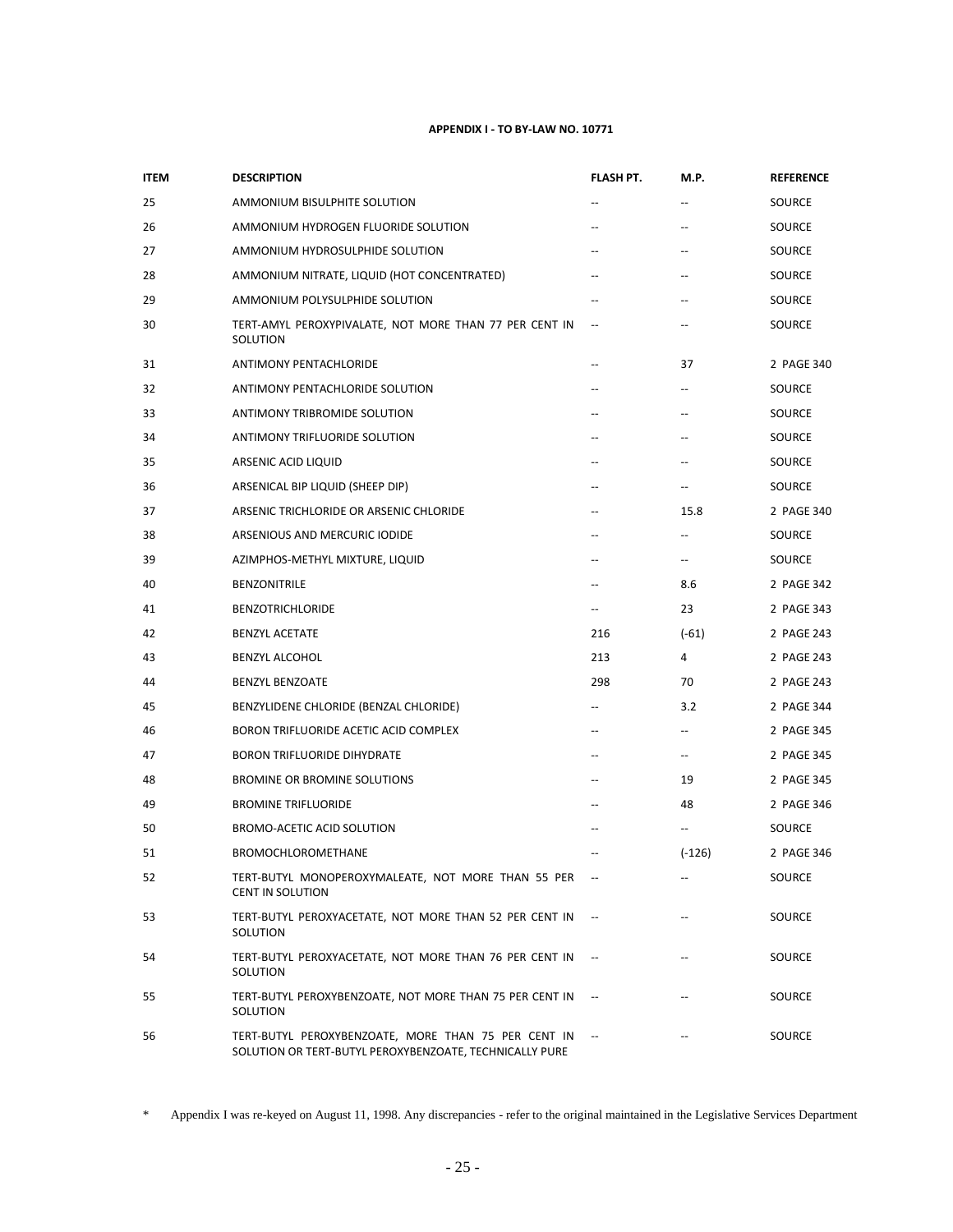| <b>ITEM</b> | <b>DESCRIPTION</b>                                                                                        | FLASH PT.                | M.P.                                                | <b>REFERENCE</b> |
|-------------|-----------------------------------------------------------------------------------------------------------|--------------------------|-----------------------------------------------------|------------------|
| 57          | TERT-BUTYL PEROXYCROTOMATE, NOT MORE THAN 76 PER CENT<br>IN SOLUTION                                      |                          |                                                     | SOURCE           |
| 58          | TERT-BUTYL PEROXYDIETHYLACETATE, 33 PER CENT, WITH TERT-<br>BUTYL PEROXYBENZOATE, 33 PER CENT AND SOLVENT | $\sim$ $-$               |                                                     | SOURCE           |
| 59          | TERT-BUTYL PEROXYISOBUTYRATE, MORE THAN 52 PER CENT BUT<br>NOT MORE THAN 77 PER CENT IN SOLUTION          |                          |                                                     | SOURCE           |
| 60          | TERT-BUTYL PEROXYIOSBUTYRATE, NOT MORE THAN 52 PER CENT<br>IN SOLUTION                                    | $\overline{\phantom{a}}$ |                                                     | SOURCE           |
| 61          | TERT-BUTYL PEROXYMEOBECANOATE, NOT MORE THAN 77 PER<br><b>CENT IN SOLUTION</b>                            |                          |                                                     | SOURCE           |
| 62          | TERT-BUTYL PEROXYPIVALATE, NOT MORE THAN 77 PER CENT IN<br>SOLUTION                                       | $\overline{\phantom{a}}$ | --                                                  | SOURCE           |
| 63          | <b>BUTYLPHENOLS, LIQUID</b>                                                                               | --                       | --                                                  | SOURCE           |
| 64          | CAESIUM HYDROXIDE SOLUTION                                                                                |                          | $\overline{\phantom{a}}$                            | SOURCE           |
| 65          | <b>CALCIUM ARSENATE</b>                                                                                   | --                       | 34.5                                                | 2 PAGE 352       |
| 66          | CALCIUM CHLORATE SOLUTION                                                                                 | --                       | $\hspace{0.05cm} -\hspace{0.05cm} -\hspace{0.05cm}$ | SOURCE           |
| 67          | CAPRYLYL PEROXIDE SOLUTION                                                                                | --                       | --                                                  | SOURCE           |
| 68          | CARBOFURAN                                                                                                | --                       |                                                     | SOURCE           |
| 69          | CARBOFURAN MIXTURE, LIQUID                                                                                |                          | $\overline{\phantom{a}}$                            | SOURCE           |
| 70          | CHLORAL                                                                                                   | <b>NONE</b>              | $(-72)$                                             | 2 PAGE 355       |
| 71          | CHLORIC ACID SOLUTION WITH NOT MORE THAN 10 PER CENT<br>CHLORIC ACID                                      | $\overline{\phantom{a}}$ |                                                     | SOURCE           |
| 72          | CHLORINATED ANTHRACENE OIL                                                                                | --                       | --                                                  | SOURCE           |
| 73          | CHLOROACETONITRILE                                                                                        | --                       | $\overline{\phantom{a}}$                            | SOURCE           |
| 74          | CHLOROACETYL CHLORIDE                                                                                     | --                       | $(-9)$                                              | 2 PAGE 356       |
| 75          | m-CHLOROANALIME                                                                                           | --                       | 14                                                  | 2 PAGE 356       |
| 76          | o-CHLOROANALIME                                                                                           |                          | 6.8                                                 | 2 PAGE 356       |
| 77          | CHLOROFORM                                                                                                | <b>NONE</b>              | $(-83)$                                             | 2 PAGE 357       |
| 78          | CHLOROPHEMATES, LIQUID                                                                                    |                          |                                                     | SOURCE           |
| 79          | CHROMIC ACID SOLUTION                                                                                     |                          |                                                     | <b>SOURCE</b>    |
| 80          | CHROMIC FLUORIDE SOLUTION                                                                                 |                          |                                                     | SOURCE           |
| 81          | CHROMOSULPHURIC ACID                                                                                      |                          |                                                     | SOURCE           |
| 82          | COUMAPMOS MIXTURE, LIQUID                                                                                 |                          |                                                     | SOURCE           |
| 83          | $m$ -CRESOL                                                                                               | 202                      | 54                                                  | 2 PAGE 360       |
| 84          | CUMYL PEROXYMEODECAMOATE, NOT MORE THAN 77 PER CENT<br>IN SOLUTION                                        |                          |                                                     | SOURCE           |
| 85          | CUMYL PEROXYPIVALATE, NOT MORE THAN 77 PER CENT IN<br>SOLUTION                                            |                          |                                                     | SOURCE           |
| 86          | <b>CUPRIETHYLEMEDIAMINE SOLUTION</b>                                                                      |                          |                                                     | SOURCE           |
| 87          | <b>CYANIDE SOLUTIONS</b>                                                                                  |                          |                                                     | SOURCE           |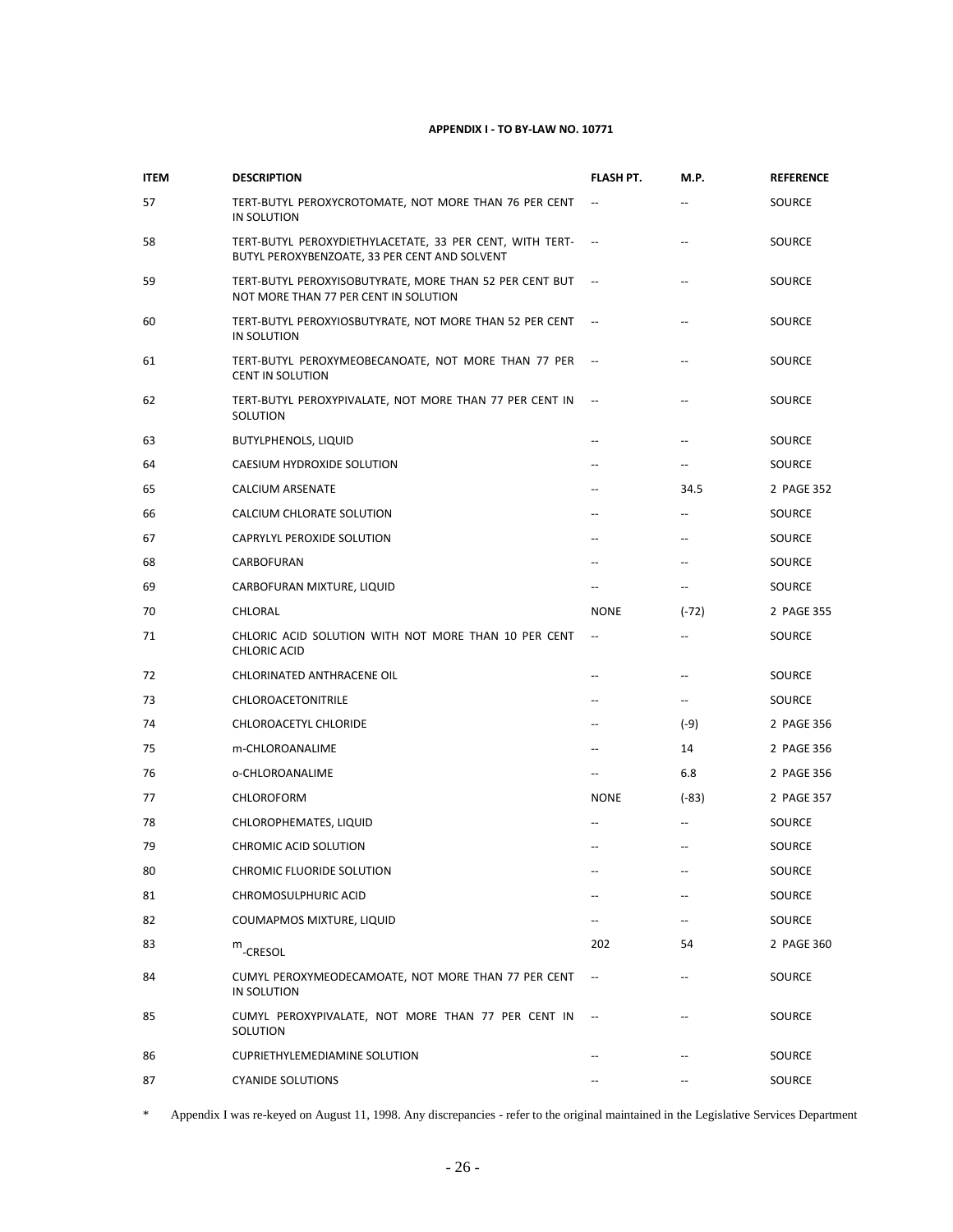| <b>ITEM</b> | <b>DESCRIPTION</b>                                                                                                                                                                                                                                                  | FLASH PT.                | M.P.                     | <b>REFERENCE</b> |
|-------------|---------------------------------------------------------------------------------------------------------------------------------------------------------------------------------------------------------------------------------------------------------------------|--------------------------|--------------------------|------------------|
| 88          | <b>CYANOGEN BROMIDE</b>                                                                                                                                                                                                                                             |                          |                          | SOURCE           |
| 89          | DIACETONE ALCOHOL PEROXIDES, NOT MORE THAN 57 PERCENT<br>IN SOLUTION WITH NOT MORE THAN 9 PER CENT HYDROGEN<br>PEROXIDE, NOT LESS THAN 26 PER CENT DIACETONE ALCOHOL<br>AND NOT LESS THAN 9 PER CENT WATER, TOTAL ACTIVE OXYGEN<br>CONTENT NOT MORE THAN 9 PER CENT |                          |                          | <b>SOURCE</b>    |
| 90          | DIACETYL PEROXIDE (ACETYL PEROXIDE)                                                                                                                                                                                                                                 | 234 OC                   | 86                       | 2 PAGE 334       |
| 91          | DIACETYL PEROXIDE OR ACETYL PEROXIDE, NOT MORE THAN 27<br>PER CENT IN SOLUTION (DIMETHYLPHTHALATE OR OTHER<br>APPROVED PHELGMATISER)                                                                                                                                | $\overline{\phantom{a}}$ |                          | SOURCE           |
| 92          | DIBENZOYL PEROXIDE OR BENZOYL PEROXIDE, MORE THAN 77 PER<br>CENT BUT LESS THAN 95 PER CENT WITH WATER                                                                                                                                                               |                          | --                       | SOURCE           |
| 93          | DIBENZOYL PEROXIDE OR BENZOYL PEROXIDE, NOT MORE THAN 77<br>PER CENT WITH WATER                                                                                                                                                                                     |                          |                          | SOURCE           |
| 94          | 1,2-DIBROMOBUTAN-3-ONE                                                                                                                                                                                                                                              | $\overline{a}$           | --                       | SOURCE           |
| 95          | <b>DIBROMOCHLOROPROPANE</b>                                                                                                                                                                                                                                         | $\overline{a}$           | $\overline{\phantom{a}}$ | SOURCE           |
| 96          | DIBROMODIFLOUROMETHANE                                                                                                                                                                                                                                              |                          | $\overline{\phantom{a}}$ | 4 PG C-405       |
| 97          | DIBROMOMETHANE (METHYLENE BROMIDE)                                                                                                                                                                                                                                  |                          | $(-61.6)$                | 4 PG C-405       |
| 98          | D1-(4-TERT-BUTYLCYCLOMEXYL) PEROXYBICARBONATE NOT MORE<br>THAN 42 PER CENT, STABLE DISPERSION, IN WATER                                                                                                                                                             | $\overline{\phantom{a}}$ | $\overline{\phantom{a}}$ | SOURCE           |
| 99          | 2,2-DI-(TERTBUTYLPEROXY) BUTANE, NOT MORE THAN 55 PER<br>CENT IN SOLUTION                                                                                                                                                                                           |                          | $\overline{\phantom{a}}$ | SOURCE           |
| 100         | 1,1-DI-(TERT-BUTYL-PEROXY) CYCLOHEXANE, NOT MORE THAN 50<br>PER CENT WITH PHLEGMATISER                                                                                                                                                                              |                          | $\overline{\phantom{a}}$ | SOURCE           |
| 101         | DI-M-BUTYL<br>PEROXYDICARBONATE,<br>OR<br>M-BUTYL<br>PEROXYDICARBONATE, NOT MORE THAN 27 PER CENT IN<br>SOLUTION                                                                                                                                                    |                          |                          | SOURCE           |
| 102         | DI-M-BUTYL<br>PEROXYDICARBONATE,<br>OR.<br>M-BUTYL<br>PEROXYDICARBONATE, NOT MORE THAN 52 PER CENT IN<br>SOLUTION                                                                                                                                                   |                          |                          | SOURCE           |
| 103         | DI-(SEC-BUTYL) PEROXYDICARBONATE, NOT MORE THAN 52 PER --<br><b>CENT IN SOLUTION</b>                                                                                                                                                                                |                          |                          | <b>SOURCE</b>    |
| 104         | DI-(TERT-BUTYLPEROXY) PHTHALATE, NOT MORE THAN 55 PER<br><b>CENT IN SOLUTION</b>                                                                                                                                                                                    |                          |                          | SOURCE           |
| 105         | DICETYL PEROXYBICARBONATE NOT MORE THAN 42 PER CENT,<br>STABLE DISPERSION, IN WATER                                                                                                                                                                                 |                          |                          | SOURCE           |
| 106         | DICHLOROACETIC ACID                                                                                                                                                                                                                                                 |                          | 50                       | 2 PAGE 366       |
| 107         | 1,3-DICHLOROACETONE                                                                                                                                                                                                                                                 |                          |                          | SOURCE           |
| 108         | DI-4-CHLOROBENZOYL<br>PEROXIDE,<br>OR<br>P-CHLORO-BENZOYL<br>PEROXIDE NOT MORE THAN 52 PER CENT IN SOLUTION                                                                                                                                                         |                          |                          | SOURCE           |
| 109         | DI-4-CHLOROBENZOYL<br>PEROXIDE,<br>OR<br>P-CHLORO-BENZOYL<br>PEROXIDE, NOT MORE THAN 75 PER CENT WITH WATER                                                                                                                                                         |                          |                          | SOURCE           |
| 110         | <b>DICHLORODIFLUOROETHYLENE</b>                                                                                                                                                                                                                                     |                          |                          | SOURCE           |
| 111         | DICHLOROMETHANE (METHYLENE CHLORIDE)                                                                                                                                                                                                                                |                          | $(-143)$                 | 2 PAGE 367       |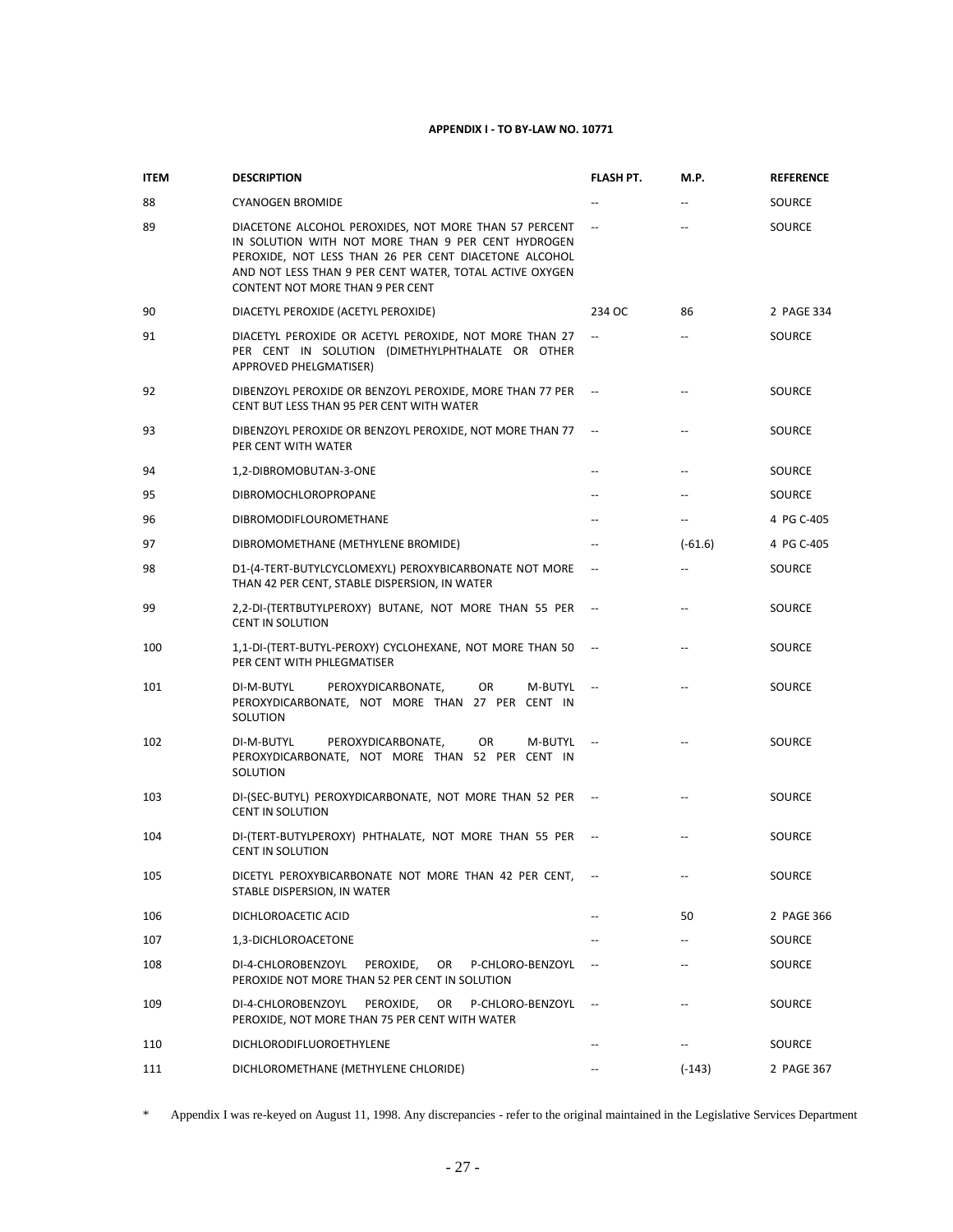| <b>ITEM</b> | <b>DESCRIPTION</b>                                                                                                                      | <b>FLASH PT.</b>         | M.P.                     | <b>REFERENCE</b> |
|-------------|-----------------------------------------------------------------------------------------------------------------------------------------|--------------------------|--------------------------|------------------|
| 112         | DICUMYL PEROXIDE, 50 PER CENT SOLUTION                                                                                                  |                          | $- -$                    | SOURCE           |
| 113         | DICYCLOHEXYLAMINE                                                                                                                       | 210 OC                   | 32                       | 2 PAGE 368       |
| 114         | DICYCLSHEXYL PEROXYDICARBONATE, NOT MORE THAN 91 PER<br><b>CENT WITH WATER</b>                                                          | $\overline{\phantom{a}}$ | $\overline{\phantom{a}}$ | SOURCE           |
| 115         | DI-2, 4-DICHLOROBENZOYL PEROXIDE OR 2, 4-DICHLOROBENZOYL<br>PEROXIDE, NOT MORE THAN 52 PER CENT WITH WATER                              |                          | --                       | SOURCE           |
| 116         | DI-2, 4-DICHLOROBENZOYL PEROXIDE OR 2, 4-DICHLOROBENZOYL<br>PEROXIDE, NOT MORE THAN 75 PER CENT WITH WATER                              |                          | $\overline{\phantom{a}}$ | SOURCE           |
| 117         | DIETHYLENE GLYCOL                                                                                                                       | 255                      | 18                       | 2 PAGE 368       |
| 118         | DIETHYLENETRIAMINE                                                                                                                      | 216 OC                   | $(-38)$                  | 2 PAGE 369       |
| 119         | DI-(2-ETHYLHEXYL) PEROXYDICARBONATE, NOT MORE THAN 77<br>PER CENT IN SOLUTION                                                           | $\overline{\phantom{a}}$ | $\overline{\phantom{a}}$ | SOURCE           |
| 120         | DIETHYL PEROXYDICARBONATE, NOT MORE THAN 27 PER CENT IN<br>SOLUTION                                                                     | $\overline{\phantom{a}}$ | --                       | SOURCE           |
| 121         | DIETHYL SULPHATE                                                                                                                        | 219                      | $(-13)$                  | 2 PAGE 369       |
| 122         | DIISOBUTYL PEROXIDE, NOT MORE THAN 52 PER CENT IN<br>SOLUTION                                                                           | $\overline{\phantom{a}}$ | --                       | SOURCE           |
| 123         | <b>DIISOPROPYL</b><br>PEROXYDICARBONATE<br>OR.<br><b>ISOPROPYL</b><br>PEROXYDICARBONATE, NOT MORE THAN 52 PER CENT IN<br>SOLUTION       |                          | --                       | <b>SOURCE</b>    |
| 124         | DILAUROYL PEROXIDE, OR LAUROYL PEROXIDE, NOT MORE THAN<br>42 PER CENT, STABLE DISPERSION IN WATER                                       |                          | $\overline{a}$           | SOURCE           |
| 125         | DI-2-(METHYLBENZOYL) PEROXIDE, NOT MORE THAN 85 PER CENT<br>WITH WATER                                                                  |                          |                          | SOURCE           |
| 126         | 2, 5-DIMETHYL-2,5-DI-(BENZOYLPEROXY) HEXANE NOT MORE<br>THAN 82 PER CENT WITH WATER                                                     | $\overline{\phantom{a}}$ | $\overline{a}$           | SOURCE           |
| 127         | 2,5-DIMETHYL-2,5-DIHYDROPEROXY HEXANE,<br>OR<br><b>DIMETHYL</b><br>HEXANE DIHYDROPEROXY, NOT MORE THAN 82 PER CENT WITH<br><b>WATER</b> |                          | $\overline{\phantom{a}}$ | SOURCE           |
| 128         | DIMETHYL SULFOXIDE                                                                                                                      | 203 OC                   | 65                       | 2 PAGE 372       |
| 129         | DIMYRISTYL PEROXYBICARBONATE, NOT MORE THAN 22 PER CENT,<br>STABLE DISPERSION, IN WATER                                                 | $\overline{\phantom{a}}$ | $\overline{\phantom{a}}$ | SOURCE           |
| 130         | 2,4-DIMITROCHLOROBENZENE                                                                                                                | 382                      | 43                       | 4 PAGE 743       |
| 131         | DIMITROPHENOL SOLUTIONS                                                                                                                 |                          |                          | SOURCE           |
| 132         | DIPHENYLDICHLOROSILANE                                                                                                                  | 288                      |                          | 1 325M-89        |
| 133         | DIPROPIONYL PEROXIDES, OR PROPIONYL PEROXIDE NOT MORE<br>THAN 28 PER CENT IN SOLUTION                                                   | $\overline{\phantom{a}}$ |                          | SOURCE           |
| 134         | ENDOSULFAN MIXTURE, LIQUID                                                                                                              |                          |                          | SOURCE           |
| 135         | ENDRIN MIXTURE, LIQUID                                                                                                                  |                          |                          | SOURCE           |
| 136         | ETCHING ACID, LIQUID, N.O.S. CONTAINING A MIXTURE OF NITRIC<br>AND HYDROFLUORIC ACIDS                                                   |                          |                          | SOURCE           |
| 137         | ETHANOLAMINE OR ETHANOLAMINE SOLUTIONS                                                                                                  | 185                      | 52                       | 2 PAGE 375       |
| 138         | ETHYL BROMIDE (BROMOETHANE)                                                                                                             |                          | $(-182)$                 | 2 PAGE 346       |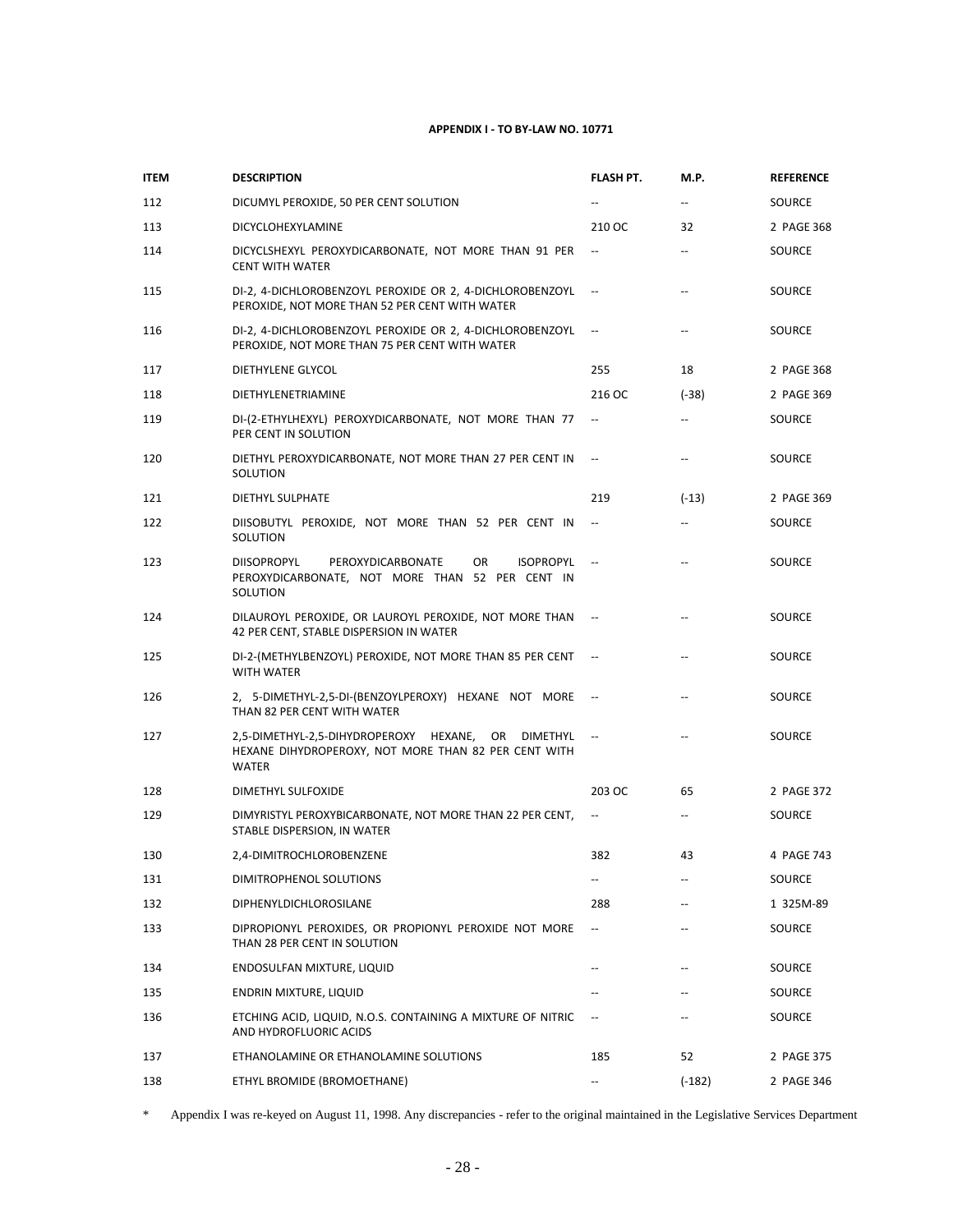| <b>ITEM</b> | <b>DESCRIPTION</b>                                                                                                                                   | <b>FLASH PT.</b>         | <b>M.P.</b>              | <b>REFERENCE</b> |
|-------------|------------------------------------------------------------------------------------------------------------------------------------------------------|--------------------------|--------------------------|------------------|
| 139         | ETHYL CYANOACETATE                                                                                                                                   | 230                      | $(-9.4)$                 | 2 PAGE 377       |
| 140         | ETHYL-3,3-DI-(TERT-BUTYLPEROXY) BUTYRATE, NOT MORE THAN<br>77 PER CENT IN SOLUTION                                                                   | $\overline{\phantom{a}}$ | --                       | SOURCE           |
| 141         | ETHYLENE DIBROMIDE                                                                                                                                   | $\overline{\phantom{a}}$ | 48                       | 2 PAGE 378       |
| 142         | ETHYLENE GLYCOL                                                                                                                                      | 232                      | 8.6                      | 2 PAGE 378       |
| 143         | ETHYL SULPHURIC ACID                                                                                                                                 | $\overline{\phantom{a}}$ | --                       | SOURCE           |
| 144         | <b>FLUOROBORIC ACID</b>                                                                                                                              | $\overline{\phantom{a}}$ | $- -$                    | 2 PAGE 381       |
| 145         | <b>GLYCEROL</b>                                                                                                                                      | 320                      | 64                       | 2 PAGE 384       |
| 146         | HEXADECATRICHLOROSILANE                                                                                                                              | 295                      | --                       | 1 325M-115       |
| 147         | HEXAFLUOROACETONE HYDRATE                                                                                                                            | $- -$                    | --                       | SOURCE           |
| 148         | HEXAFLUOROPHOSPHORIC ACID                                                                                                                            | $- -$                    | --                       | SOURCE           |
| 149         | 3,3,6,6,9,9-HEXAMETHYL-1,2,4,5-TETRAOXOCYCLOMONANE, NOT<br>MORE THAN 52 PER CENT IN SOL'N                                                            |                          |                          | SOURCE           |
| 150         | HEXANOIC (CAPROIC) ACID                                                                                                                              | 215 OC                   | 22                       | 2 PAGE 353       |
| 151         | HYDRAZINE HYDRATE OR HYDRAZINE, AQUEOUS SOLUTIONS WITH<br>NOT MORE THAN 64 PER CENT HYDRAZINE BY WEIGHT                                              | $\overline{\phantom{a}}$ | $\overline{\phantom{a}}$ | SOURCE           |
| 152         | <b>HYDRIODIC ACID, SOLUTION</b>                                                                                                                      |                          |                          | SOURCE           |
| 153         | HYDROBROMIC ACID SOLUTION, MORE THAN 49 PER CENT<br><b>HYDROBROMIC ACID</b>                                                                          |                          |                          | SOURCE           |
| 154         | HYDROBROMIC ACID SOLUTION NOT MORE THAN 49 PER CENT<br><b>HYDROBROMIC ACID</b>                                                                       |                          |                          | SOURCE           |
| 155         | HYDROCHLORIC ACID SOLUTION                                                                                                                           |                          |                          | SOURCE           |
| 156         | HYDROCYANIC ACID, AQUEOUS SOLUTIONS WITH NOT MORE<br>THAN 20 PER CENT HYDROCYANIC ACID                                                               | $\overline{\phantom{a}}$ |                          | SOURCE           |
| 157         | <b>HYDROFLUORIC ACID &amp; SULPHURIC ACID MIXTURES</b>                                                                                               |                          |                          | SOURCE           |
| 158         | HYDROFLUORIC ACID SOLUTION, MORE THAN 60 PER CENT<br><b>HYDROFLUORIC ACID</b>                                                                        | $\overline{\phantom{a}}$ |                          | SOURCE           |
| 159         | HYDROFLUORIC ACID SOLUTION, NOT MORE THAN 60 PER CENT<br><b>HYDROFLUORIC ACID</b>                                                                    |                          |                          | SOURCE           |
| 160         | HYDROGEN PEROXIDE, AQUEOUS SOLUTIONS, WITH NOT LESS<br>THAN 8 PER CENT BUT LESS THAN 20 PER CENT HYDROGEN<br>PEROXIDE (STABILIZED AS NECESSARY)      |                          |                          | SOURCE           |
| 161         | HYDROGEN PEROXIDE, AQUEOUS SOLUTIONS, WITH MORE THAN<br>40 PER CENT BUT NOT MORE THAN 60 PER CENT HYDROGEN<br>PEROXIDE (STABILIZED AS NECESSARY)     |                          |                          | SOURCE           |
| 162         | HYDROGEN PEROXIDE, AQUEOUS SOLUTIONS, WITH NOT LESS<br>THAN 20 PER CENT BUT NOT MORE THAN 40 PER CENT HYDROGEN<br>PEROXIDE (STABILIZED AS NECESSARY) |                          |                          | SOURCE           |
| 163         | HYDROGEN PEROXIDE, STABILIZED OR HYDROGEN PEROXIDE,<br>AQUEOUS SOLUTIONS, STABILIZED WITH MORE THAN 60 PER CENT<br><b>HYDROGEN PEROXIDE</b>          |                          |                          | <b>SOURCE</b>    |
| 164         | HYPOCHLORITE SOLUTIONS CONTAINING NOT MORE THAN 7 PER<br>CENT AVAILABLE CHLORINE, BY WEIGHT                                                          |                          |                          | <b>SOURCE</b>    |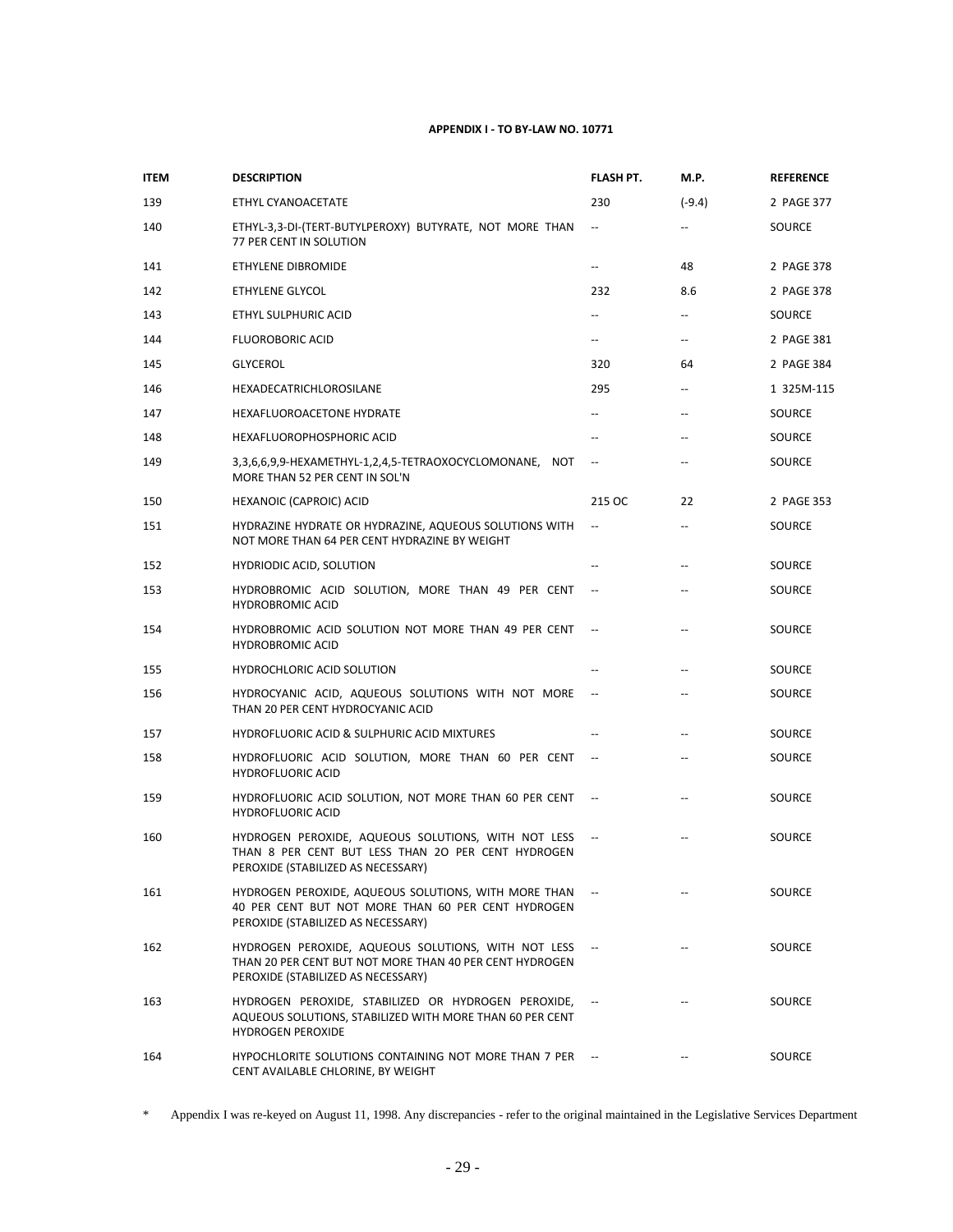| <b>ITEM</b> | <b>DESCRIPTION</b>                                                                                                                | <b>FLASH PT.</b>                                              | M.P.                                                | <b>REFERENCE</b> |
|-------------|-----------------------------------------------------------------------------------------------------------------------------------|---------------------------------------------------------------|-----------------------------------------------------|------------------|
| 165         | HYPOCHLORITE SOLUTIONS, WITH MORE THAN 7 PER CENT BUT<br>LESS THAN 16 PERCENT AVAILABLE CHLORINE                                  | $\hspace{0.1mm}-\hspace{0.1mm}-\hspace{0.1mm}-\hspace{0.1mm}$ |                                                     | SOURCE           |
| 166         | HYPOCHLORITE SOLUTIONS, WITH NOT LESS THAN 16 PER CENT<br><b>AVAILABLE CHLORINE</b>                                               |                                                               | $\overline{a}$                                      | SOURCE           |
| 167         | IODINE MONOCHLORIDE (IODINE CHLORIDE)                                                                                             | $\qquad \qquad -$                                             | 57-81                                               | 2 PAGE 389       |
| 168         | <b>IODINE PENTAFLUORIDE</b>                                                                                                       | $\overline{a}$                                                | 49                                                  | 2 PAGE 389       |
| 169         | ISOPENTANOIC ACID (ISOVALRIC ACID)                                                                                                | $\overline{\phantom{a}}$                                      | $\overline{\phantom{a}}$                            | 1 325M-125       |
| 170         | LITHIUM HYDROXIDE SOLUTION                                                                                                        | $\overline{a}$                                                | $\hspace{0.05cm} -\hspace{0.05cm} -\hspace{0.05cm}$ | SOURCE           |
| 171         | MALATHION                                                                                                                         | $-$                                                           | 36                                                  | 2 PAGE 393       |
| 172         | <b>MERCURY</b>                                                                                                                    | $\overline{\phantom{a}}$                                      | $-38$                                               | 2 PAGE 394       |
| 173         | MERCURY IODIDE SOLUTION                                                                                                           | $\overline{a}$                                                | $\overline{\phantom{a}}$                            | SOURCE           |
| 174         | METHYL BROMIDE AND ETHYLENE DIBROMIDE MIXTURES, LIQUID                                                                            |                                                               | --                                                  | SOURCE           |
| 175         | METHYL ETHYL KETONE PEROXIDE(S), NOT MORE THAN 50 PER<br>CENT IN SOLUTION WITH MORE THAN 9 PER CENT AVAILABLE<br><b>OXYGEN</b>    | $\overline{\phantom{a}}$                                      |                                                     | SOURCE           |
| 176         | METHYL ETHYL KETONE PEROXIDE(S) NOT MORE THAN 50 PER<br>CENT IN SOLUTION WITH NOT MORE THAN 9 PER CENT AVAILABLE<br><b>OXYGEN</b> | $\sim$                                                        |                                                     | SOURCE           |
| 177         | METHYL ETHYL KETONE PEROXIDE(S), NOT MORE THAN 60<br>PERCENT IN SOLUTION                                                          | $\overline{\phantom{a}}$                                      |                                                     | SOURCE           |
| 178         | METHYL PARATHION MIXTURE, LIQUID (CONTAINING 25 PER CENT<br>OR LESS METHYL PARATHION)                                             |                                                               |                                                     | SOURCE           |
| 179         | METHYL PARATHION MIXTURE, LIQUID (CONTAINING OVER 25 PER<br>CENT METHYL PARATHION)                                                |                                                               |                                                     | SOURCE           |
| 180         | MEVIMPHOS MIXTURE, LIQUID                                                                                                         | $-$                                                           | $\overline{\phantom{a}}$                            | SOURCE           |
| 181         | <b>NICOTINE</b>                                                                                                                   | $\overline{\phantom{a}}$                                      | $< -112$                                            | 2 Page 403       |
| 182         | NICOTINE HYDROCHLORIDE OR NICOTINE HYDROCHLORIDE<br><b>SOLUTIONS</b>                                                              | $\overline{\phantom{a}}$                                      | $\overline{\phantom{a}}$                            | SOURCE           |
| 183         | NICOTINE SULPHATE SOLUTION                                                                                                        |                                                               | $\overline{\phantom{a}}$                            | SOURCE           |
| 184         | NITRATING ACID MIXTURES, MORE THAN 50 PER CENT NITRIC ACID                                                                        | $\overline{\phantom{a}}$                                      |                                                     | SOURCE           |
| 185         | NITRATING ACID MIXTURES, NOT MORE THAN 50 PER CENT NITRIC<br><b>ACID</b>                                                          | $\overline{\phantom{a}}$                                      |                                                     | SOURCE           |
| 186         | NITRATING ACID MIXTURES SPENT, NOT MORE THAN 50 PER CENT<br>NITRIC ACID                                                           |                                                               |                                                     | SOURCE           |
| 187         | NITRATING ACID MIXTURES SPENT, MORE THAN 50 PER CENT<br>NITRIC ACID                                                               |                                                               |                                                     | SOURCE           |
| 188         | NITRIC ACID, MORE THAN 70 PERCENT NITRIC ACID                                                                                     |                                                               |                                                     | SOURCE           |
| 189         | NITRIC ACID, NOT MORE THAN 70 PER CENT NITRIC ACID                                                                                |                                                               |                                                     | SOURCE           |
| 190         | NITRIC ACID, FUMING                                                                                                               |                                                               |                                                     | SOURCE           |
| 191         | NITROBENZENESULPHONIC ACID                                                                                                        |                                                               |                                                     | SOURCE           |
| 192         | NITROBENZOFLUORIDES                                                                                                               |                                                               |                                                     | SOURCE           |
| 193         | NITROBROMOBENZENE                                                                                                                 |                                                               |                                                     | SOURCE           |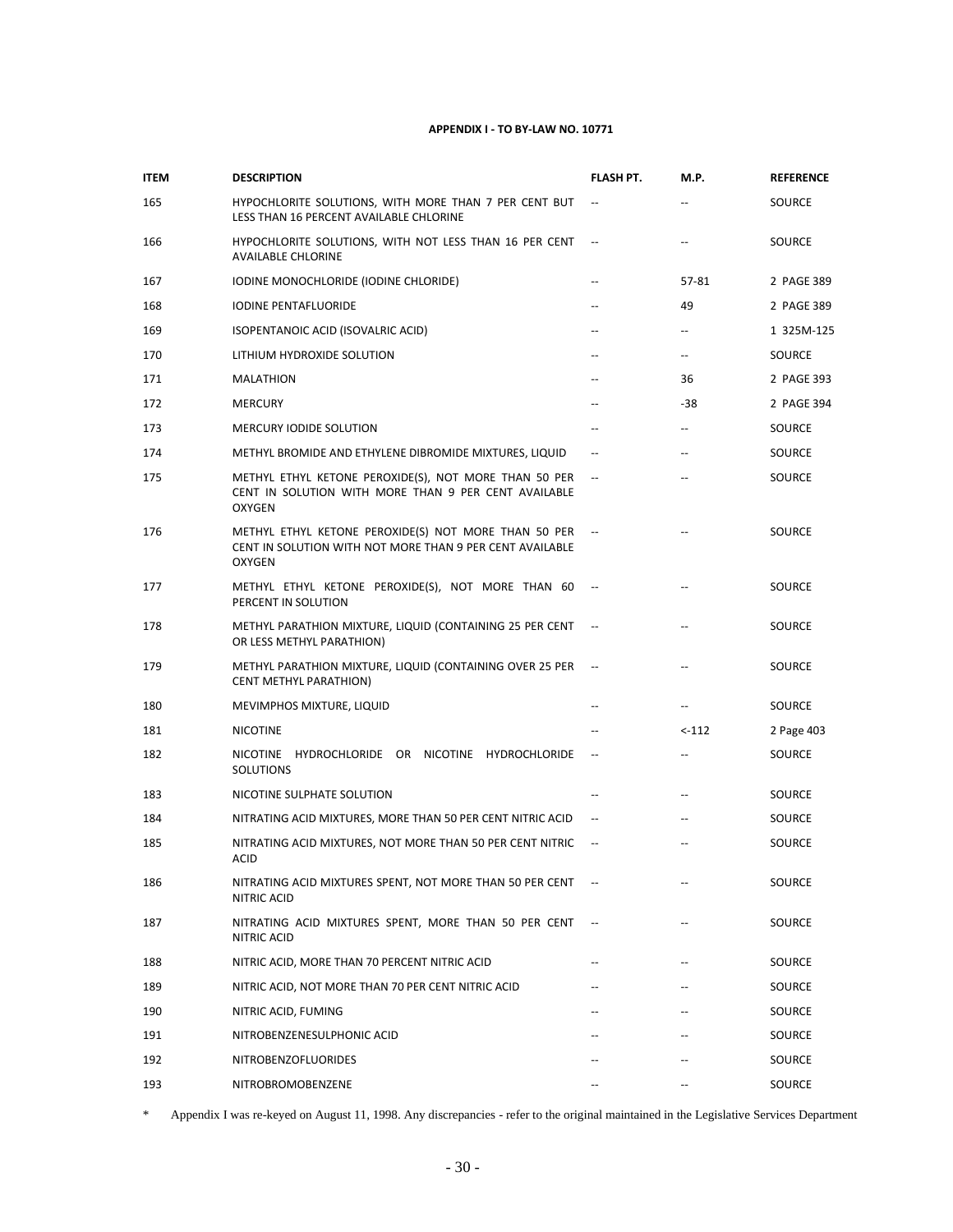| <b>ITEM</b> | <b>DESCRIPTION</b>                                                                                                                                                                                                 | FLASH PT.                | M.P.                     | <b>REFERENCE</b> |
|-------------|--------------------------------------------------------------------------------------------------------------------------------------------------------------------------------------------------------------------|--------------------------|--------------------------|------------------|
| 194         | NITROHYDROCHLORIC ACID                                                                                                                                                                                             |                          |                          | SOURCE           |
| 195         | NITROSYLSULPHURIC ACID                                                                                                                                                                                             | $\overline{\phantom{a}}$ | --                       | SOURCE           |
| 196         | m-NITROTOLUENE                                                                                                                                                                                                     | 223                      | 59                       | 2 PAGE 407       |
| 197         | o-NITROTOLUENE                                                                                                                                                                                                     | 223                      | 24                       | 2 PAGE 407       |
| 198         | ORGANIC PEROXIDES, MIXTURES                                                                                                                                                                                        | $\overline{\phantom{a}}$ | --                       | SOURCE           |
| 199         | ORGANIC PEROXIDES, SAMPLES, N.O.S.                                                                                                                                                                                 | $\overline{\phantom{a}}$ | $\overline{\phantom{a}}$ | SOURCE           |
| 200         | ORGANIC PEROXIDES, TRIAL QUANTITIES, N.O.S.                                                                                                                                                                        | --                       | --                       | SOURCE           |
| 201         | PARATHION, LIQUID                                                                                                                                                                                                  |                          | 43                       | 2 PAGE 410       |
| 202         | PARATHION MIXTURE, LIQUID                                                                                                                                                                                          | $\qquad \qquad -$        | $-$                      | SOURCE           |
| 203         | PENTACHLOROETHANE                                                                                                                                                                                                  | --                       | -20                      | 2 PAGE 410       |
| 204         | PENTACHLOROPHENOL SOLUTIONS                                                                                                                                                                                        |                          | --                       | ---              |
| 205         | PERCHLORIC ACID, MORE THAN 50 PER CENT BUT NOT MORE<br>THAN 72 PER CENT ACID, BY WEIGHT                                                                                                                            |                          |                          | SOURCE           |
| 206         | PERCHLORIC ACID, NOT MORE THAN 50 PER CENT ACID, BY<br>WEIGHT                                                                                                                                                      |                          |                          | SOURCE           |
| 207         | PEROXYACETIC ACID IN A MIXTURE OF ACID AND WATER, WITH<br>NOT MORE THAN 6 PERCENT HYDROGEN PEROXIDE AND NOT<br>MORE THAN 1 PERCENT SULPHURIC ACID OR PEROXYACETIC ACID,<br>NOT MORE THAN 43 PERCENT IN ACETIC ACID | $\overline{\phantom{a}}$ |                          | SOURCE           |
| 208         | PHENOL SOLUTIONS                                                                                                                                                                                                   |                          |                          | SOURCE           |
| 209         | PHENOLSULPHONIC ACID, LIQUID                                                                                                                                                                                       | --                       | ÷                        | SOURCE           |
| 210         | PHENYLACETONITRILE, LIQUID (BENZYL CYANIDE)                                                                                                                                                                        | $\overline{\phantom{a}}$ | $-31$                    | 2 PAGE 344       |
| 211         | PHENYL CHLOROFORMATE                                                                                                                                                                                               | $\overline{a}$           | $\overline{\phantom{a}}$ | 5 PAGE 232       |
| 212         | PHENYL ISOCYANATE                                                                                                                                                                                                  | $\overline{\phantom{m}}$ | $-22$                    | 2 PAGE 413       |
| 213         | PHOSPHOROUS OXYBROMIDE                                                                                                                                                                                             | --                       | -−                       | SOURCE           |
| 214         | PHOSPHOROUS OXYCHLORIDE                                                                                                                                                                                            |                          | 34                       | 2 PAGE 414       |
| 215         | PHOSPHOROUS TRICHLORIDE                                                                                                                                                                                            |                          | $-169$                   | 2 PAGE 415       |
| 216         | POTASSIUM CHLORATE SOLUTION                                                                                                                                                                                        |                          |                          | SOURCE           |
| 217         | POTASSIUM HYDROXIDE SOLUTION                                                                                                                                                                                       | <b>NONE</b>              |                          | 2 PAGE 354       |
| 218         | RUBIDIUM HYDROXIDE SOLUTION                                                                                                                                                                                        |                          | --                       | SOURCE           |
| 219         | SELENIUM HYDROXIDE SOLUTION                                                                                                                                                                                        |                          |                          | SOURCE           |
| 220         | SELENIUM OXYCHLORIDE                                                                                                                                                                                               |                          | 48                       | 2 PAGE 423       |
| 221         | SILICON TETRACHLORIDE                                                                                                                                                                                              |                          | -94                      | 2 PAGE 424       |
| 222         | SODIUM ALUMINATE SOLUTION                                                                                                                                                                                          |                          | --                       | SOURCE           |
| 223         | SODIUM ARSENITE AQUEOUS SOLUTIONS                                                                                                                                                                                  |                          | $\overline{a}$           | SOURCE           |
| 224         | SODIUM CHLORATE SOLUTION                                                                                                                                                                                           |                          |                          | SOURCE           |
| 225         | SODIUM CHLORITE SOLUTION, WITH MORE THAN 5 PER CENT<br><b>AVAILABLE CHLORINE</b>                                                                                                                                   |                          |                          | SOURCE           |
| 226         | SODIUM CUPROCYANIDE SOLUTION                                                                                                                                                                                       |                          |                          | SOURCE           |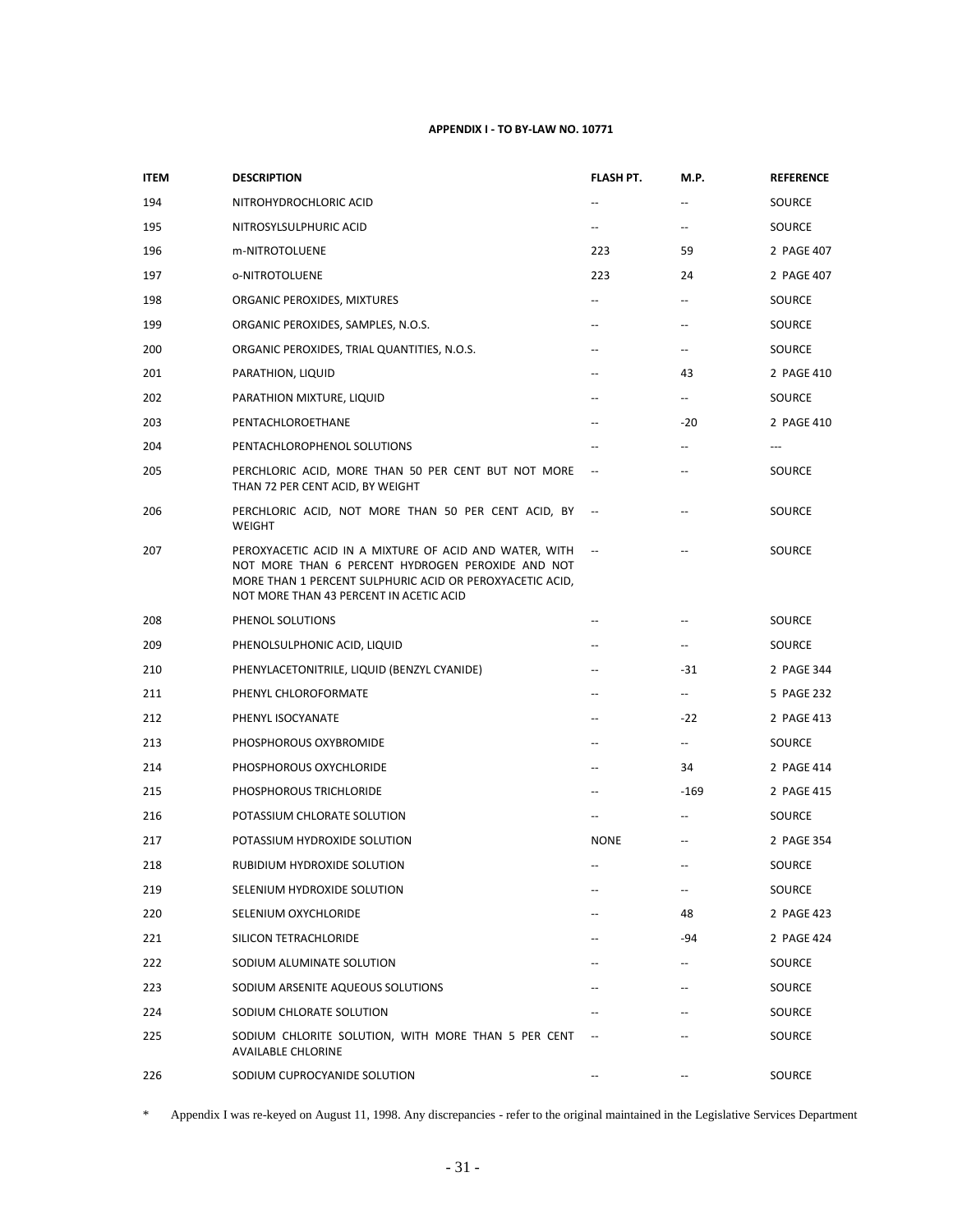| <b>ITEM</b> | <b>DESCRIPTION</b>                                                                            | FLASH PT.                | M.P.                     | <b>REFERENCE</b> |
|-------------|-----------------------------------------------------------------------------------------------|--------------------------|--------------------------|------------------|
| 227         | SODIUM HYDROGEN SULPHATE, SOLUTION                                                            |                          |                          | SOURCE           |
| 228         | SODIUM HYDROGEN SULPHITE SOLUTION                                                             |                          | --                       | SOURCE           |
| 229         | SODIUM HYDROXIDE SOLUTION                                                                     | --                       | --                       | SOURCE           |
| 230         | SULPHUR MONOCHLORIDE                                                                          | 245                      | $-112$                   | 2 PAGE 429       |
| 231         | SULPHURIC ACID, FUMING                                                                        | <b>NONE</b>              | 50                       | 2 PAGE 429       |
| 232         | SULPHURIC ACID, MORE THAN 51 PER CENT ACID                                                    | $\overline{\phantom{a}}$ | --                       | SOURCE           |
| 233         | SULPHURIC ACID, NOT MORE THAN 51 PERCENT ACID                                                 |                          | --                       | SOURCE           |
| 234         | SULPHURIC ACID, SPENT                                                                         | --                       | --                       | SOURCE           |
| 235         | <b>SULPHUROUS ACID</b>                                                                        | $\overline{\phantom{a}}$ | $\overline{\phantom{a}}$ | SOURCE           |
| 236         | SULPHURYL CHLORIDE                                                                            |                          | --                       | SOURCE           |
| 237         | TETRABROMOETHANE OR ACETYLENE TETRABROMIDE                                                    |                          | 30                       | 2 PAGE 431       |
| 238         | 1,1,2,2-TETRACHLOROETHANE                                                                     | <b>NONE</b>              | $-45$                    | 2 PAGE 431       |
| 239         | TETRACHLOROETHYLENE                                                                           | <b>NONE</b>              | $-11$                    | 2 PAGE 431       |
| 240         | TETRAETHYL LEAD                                                                               | 206                      | $-215$                   | 2 PAGE 432       |
| 241         | TETRAETHYL PYROPHOSPHATE, LIQUID                                                              | $\overline{a}$           | $\overline{\phantom{a}}$ | 2 PAGE 432       |
| 242         | TETRAETHYL PYROPHOSPHATE MIXTURE, LIQUID                                                      | --                       | $\overline{\phantom{a}}$ | SOURCE           |
| 243         | <b>THIOGLYCOL</b>                                                                             | $\overline{a}$           | --                       | SOURCE           |
| 244         | THIOGLYCOLIC ACID                                                                             |                          | $\mathbf{1}$             | 2 PAGE 433       |
| 245         | THIOLACTIC ACID                                                                               | --                       | $\overline{\phantom{a}}$ | SOURCE           |
| 246         | THIONYL CHLORIDE                                                                              |                          | $-157$                   | 2 PAGE 433       |
| 247         | TITANIUM SULPHATE SOLUTION CONTAINING NOT MORE THAN 45<br>PER CENT SULPHURIC ACID             | $\overline{\phantom{a}}$ | --                       | SOURCE           |
| 248         | TITANIUM TETRACHLORIDE                                                                        | --                       | $-22$                    | SOURCE           |
| 249         | TOLUENE-2, 4-DIISOCYANATE                                                                     | 270 OC                   | 68                       | 2 PAGE 435       |
| 250         | <b>TOXAPHENE</b>                                                                              | $\overline{\phantom{a}}$ | 65-90                    | 2 PAGE 435       |
| 251         | TRI-(1-AZIRIDINYL)-PHOSPHINE OXIDE, SOLUTION                                                  |                          | --                       | <b>SOURCE</b>    |
| 252         | TRICHLOROACETIC ACID SOLUTION                                                                 | $\overline{\phantom{a}}$ | $\overline{\phantom{a}}$ | SOURCE           |
| 253         | 1,2,4-TRICHLOROBENZENE                                                                        | 210                      | 63                       | 2 PAGE 436       |
| 254         | 1,1,1-TRICHLOROETHANE                                                                         | <b>NONE</b>              | -36                      | 2 PAGE 436       |
| 255         | <b>TRICHLOROETHYLENE</b>                                                                      |                          | -99                      | 2 PAGE 436       |
| 256         | TRIETHAMOLAMINE                                                                               | 355                      | 68                       | 2 PAGE 437       |
| 257         | TRIETHYLENE TETRAMINE                                                                         | 275                      | 54                       | 2 PAGE 437       |
| 258         | TRIFLUOROACETIC ACID                                                                          |                          | 5                        | 2 PAGE 438       |
| 259         | 3-TRIFLUOROANILINE                                                                            |                          |                          | SOURCE           |
| 260         | 2,4,4-TRIMETHYLPENTYL-2-PEROXY-PHENOXY<br>ACETATE,<br>NOT<br>MORE THAN 37 PERCENT IN SOLUTION |                          |                          | SOURCE           |
| 261         | VALERIC (PENTAMOIC)                                                                           | 205 OC                   | $-31$                    | 2 PAGE 440       |
| 262         | VANADIUM OXYCHLORIDE                                                                          |                          | $-107$                   | 2 PAGE 440       |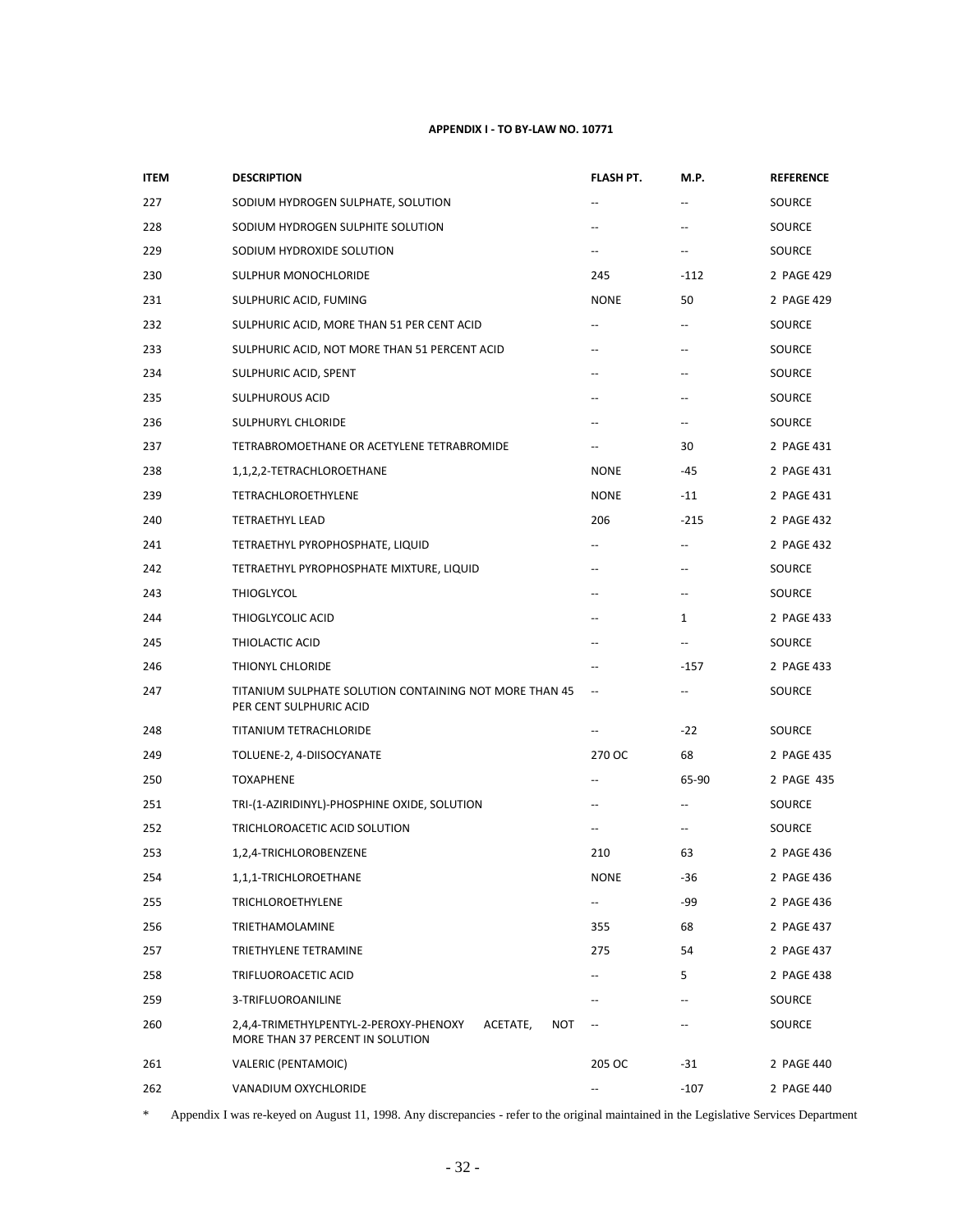| <b>ITEM</b> | <b>DESCRIPTION</b>                 | FLASH PT. | M.P.                                                | <b>REFERENCE</b> |
|-------------|------------------------------------|-----------|-----------------------------------------------------|------------------|
| 263         | 3,5-XYLIDINE                       | 206       | $<$ 5                                               | 2 page 442       |
| 264         | ZINC CHLORIDE SOLUTION             |           | $\hspace{0.05cm} -\hspace{0.05cm} -\hspace{0.05cm}$ | SOURCE           |
| 265         | ZIRCONIUM SUSPENDED IN A LIQUID    |           |                                                     |                  |
| 266         | WASTE TYPE 1 SCHEDULE II TABLE II  |           |                                                     |                  |
| 267         | WASTE TYPE 2 SCHEDULE II TABLE II  |           |                                                     |                  |
| 268         | WASTE TYPE 3 SCHEDULE II TABLE II  |           |                                                     |                  |
| 269         | WASTE TYPE 4 SCHEDULE II TABLE II  |           |                                                     |                  |
| 270         | WASTE TYPE 5 SCHEDULE II TABLE II  |           |                                                     |                  |
| 271         | WASTE TYPE 6 SCHEDULE II TABLE II  |           |                                                     |                  |
| 272         | WASTE TYPE 7 SCHEDULE II TABLE II  |           |                                                     |                  |
| 273         | WASTE TYPE 8 SCHEDULE II TABLE II  |           |                                                     |                  |
| 274         | WASTE TYPE 9 SCHEDULE II TABLE II  |           |                                                     |                  |
| 275         | WASTE TYPE 10 SCHEDULE II TABLE II |           |                                                     |                  |
| 276         | WASTE TYPE 11 SCHEDULE II TABLE II |           |                                                     |                  |
| 277         | WASTE TYPE 12 SCHEDULE II TABLE II |           |                                                     |                  |
| 278         | WASTE TYPE 13 SCHEDULE II TABLE II |           |                                                     |                  |
| 279         | WASTE TYPE 14 SCHEDULE II TABLE II |           |                                                     |                  |
| 280         | WASTE TYPE 15 SCHEDULE II TABLE II |           |                                                     |                  |
| 281         | WASTE TYPE 16 SCHEDULE II TABLE II |           |                                                     |                  |
| 282         | WASTE TYPE 17 SCHEDULE II TABLE II |           |                                                     |                  |
| 283         | WASTE TYPE 18 SCHEDULE II TABLE II |           |                                                     |                  |
| 284         | WASTE TYPE 19 SCHEDULE II TABLE II |           |                                                     |                  |
| 285         | WASTE TYPE 20 SCHEDULE II TABLE II |           |                                                     |                  |
| 286         | WASTE TYPE 21 SCHEDULE II TABLE II |           |                                                     |                  |
| 287         | WASTE TYPE 22 SCHEDULE II TABLE II |           |                                                     |                  |
| 288         | WASTE TYPE 24 SCHEDULE II TABLE II |           |                                                     |                  |
| 289         | WASTE TYPE 25 SCHEDULE II TABLE II |           |                                                     |                  |
| 290         | WASTE TYPE 26 SCHEDULE II TABLE II |           |                                                     |                  |
| 291         | WASTE TYPE 27 SCHEDULE II TABLE II |           |                                                     |                  |
| 292         | WASTE TYPE 28 SCHEDULE II TABLE II |           |                                                     |                  |
| 293         | WASTE TYPE 29 SCHEDULE II TABLE II |           |                                                     |                  |
| 294         | WASTE TYPE 30 SCHEDULE II TABLE II |           |                                                     |                  |
| 295         | WASTE TYPE 31 SCHEDULE II TABLE II |           |                                                     |                  |
| 296         | WASTE TYPE 32 SCHEDULE II TABLE II |           |                                                     |                  |
| 297         | WASTE TYPE 33 SCHEDULE II TABLE II |           |                                                     |                  |
| 298         | WASTE TYPE 34 SCHEDULE II TABLE II |           |                                                     |                  |
| 299         | WASTE TYPE 35 SCHEDULE II TABLE II |           |                                                     |                  |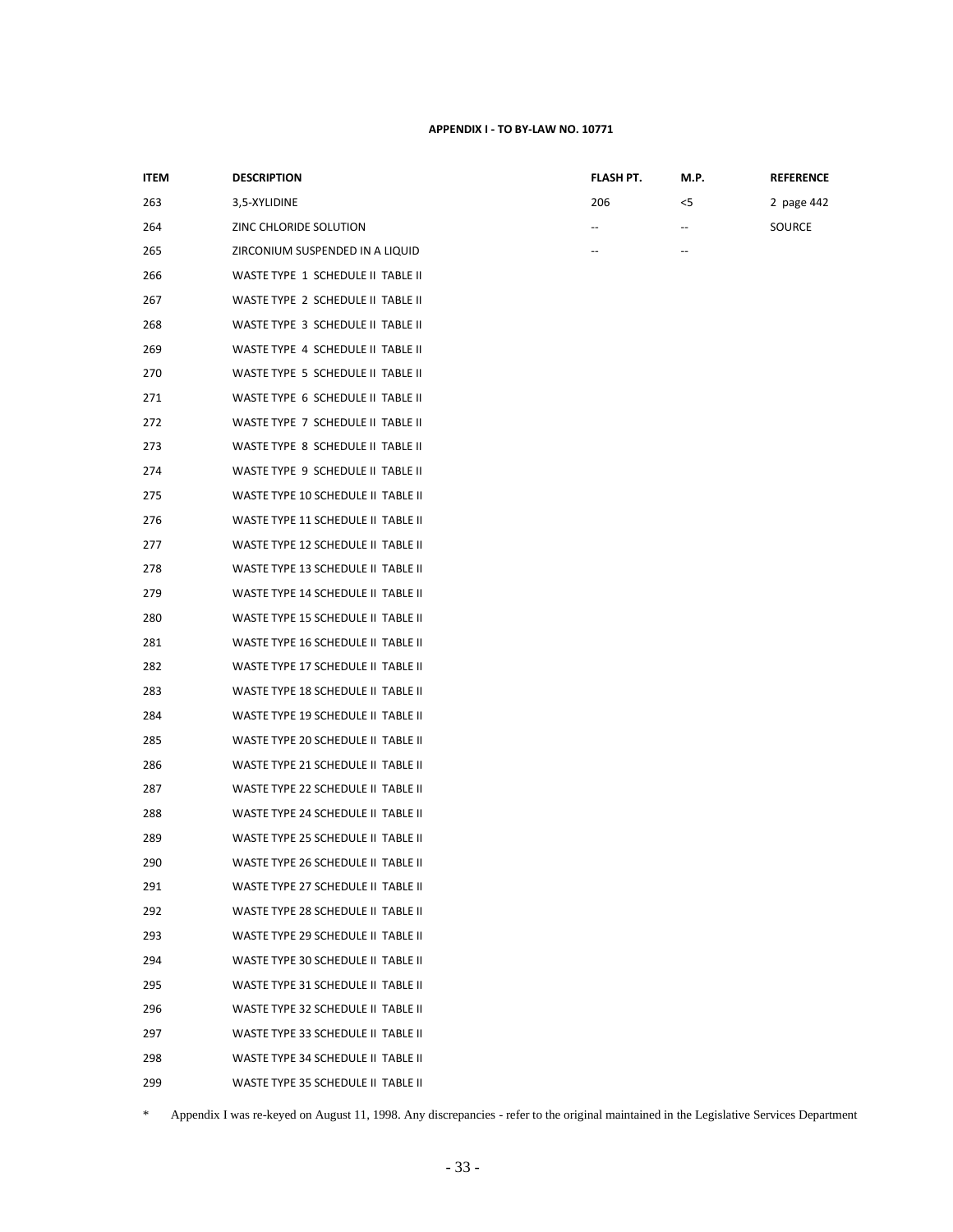| <b>ITEM</b> | <b>DESCRIPTION</b>                 | FLASH PT. | M.P. | <b>REFERENCE</b> |
|-------------|------------------------------------|-----------|------|------------------|
| 300         | WASTE TYPE 36 SCHEDULE II TABLE II |           |      |                  |
| 301         | WASTE TYPE 37 SCHEDULE II TABLE II |           |      |                  |
| 302         | WASTE TYPE 38 SCHEDULE II TABLE II |           |      |                  |
| 303         | WASTE TYPE 39 SCHEDULE II TABLE II |           |      |                  |
| 304         | WASTE TYPE 40 SCHEDULE II TABLE II |           |      |                  |
| 305         | WASTE TYPE 41 SCHEDULE II TABLE II |           |      |                  |
| 306         | WASTE TYPE 42 SCHEDULE II TABLE II |           |      |                  |
| 307         | WASTE TYPE 43 SCHEDULE II TABLE II |           |      |                  |
| 308         | WASTE TYPE 45 SCHEDULE II TABLE II |           |      |                  |
| 309         | WASTE TYPE 46 SCHEDULE II TABLE II |           |      |                  |
| 310         | WASTE TYPE 47 SCHEDULE II TABLE II |           |      |                  |
| 311         | WASTE TYPE 48 SCHEDULE II TABLE II |           |      |                  |
| 312         | WASTE TYPE 49 SCHEDULE II TABLE II |           |      |                  |
| 313         | WASTE TYPE 50 SCHEDULE II TABLE II |           |      |                  |
| 314         | WASTE TYPE 51 SCHEDULE II TABLE II |           |      |                  |
| 315         | WASTE TYPE 52 SCHEDULE II TABLE II |           |      |                  |
| 316         | WASTE TYPE 53 SCHEDULE II TABLE II |           |      |                  |
| 317         | WASTE TYPE 55 SCHEDULE II TABLE II |           |      |                  |
| 318         | WASTE TYPE 56 SCHEDULE II TABLE II |           |      |                  |
| 319         | WASTE TYPE 58 SCHEDULE II TABLE II |           |      |                  |
| 320         | WASTE TYPE 59 SCHEDULE II TABLE II |           |      |                  |
| 321         | WASTE TYPE 60 SCHEDULE II TABLE II |           |      |                  |
| 322         | WASTE TYPE 61 SCHEDULE II TABLE II |           |      |                  |
| 323         | WASTE TYPE 62 SCHEDULE II TABLE II |           |      |                  |
| 324         | WASTE TYPE 64 SCHEDULE II TABLE II |           |      |                  |
|             | WASTE TYPE 65 SCHEDULE II TABLE II |           |      |                  |
|             | WASTE TYPE 66 SCHEDULE II TABLE II |           |      |                  |
|             | WASTE TYPE 67 SCHEDULE II TABLE II |           |      |                  |
|             | WASTE TYPE 69 SCHEDULE II TABLE II |           |      |                  |
|             | WASTE TYPE 70 SCHEDULE II TABLE II |           |      |                  |
|             | WASTE TYPE 72 SCHEDULE II TABLE II |           |      |                  |
|             | WASTE TYPE 73 SCHEDULE II TABLE II |           |      |                  |
|             | WASTE TYPE 75 SCHEDULE II TABLE II |           |      |                  |
|             | WASTE TYPE 78 SCHEDULE II TABLE II |           |      |                  |
|             | WASTE TYPE 81 SCHEDULE II TABLE II |           |      |                  |
|             | WASTE TYPE 82 SCHEDULE II TABLE II |           |      |                  |
|             | WASTE TYPE 83 SCHEDULE II TABLE II |           |      |                  |